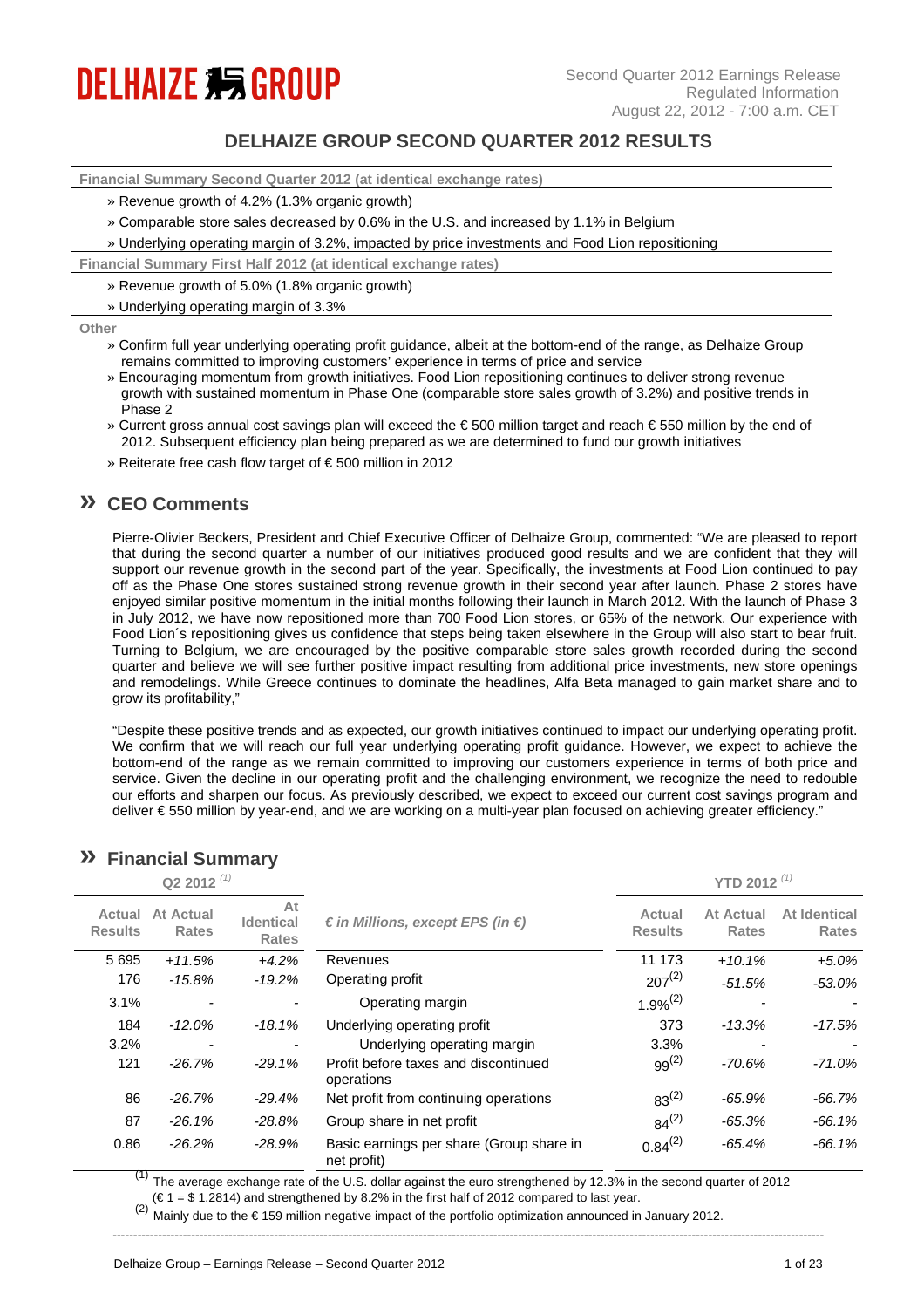## **» Second Quarter 2012 Income Statement**

### **Revenues**

In the second quarter of 2012, Delhaize Group's revenues increased by 11.5% and 4.2% at actual and identical exchange rates, respectively. Excluding the 126 stores closed in February in the U.S., revenues increased by 14.1% and 6.6% at actual and identical exchange rates. Organic revenue growth was 1.3%.

At Delhaize America, excluding the impact of the stores closed as part of our portfolio optimization, revenues in local currency increased by 0.3% (-3.1% including the revenues of the 126 closed stores) and were impacted by a  $0.7\%$  negative calendar impact due to the timing of the  $4<sup>th</sup>$  of July. U.S. comparable store sales decreased by 0.6%, in line with the first quarter although retail inflation continued to decrease. Volume trends, while still negative, improved for the second consecutive quarter as a result of the Food Lion repositioning. Revenues at Delhaize Belgium increased by 0.4% as a result of comparable store sales growth of 1.1% partly offset by a 0.7% negative calendar impact. Revenues in Southeastern Europe and Asia grew by 64.0% at identical exchange rates primarily as a result of the Delta Maxi acquisition. Excluding Delta Maxi, revenues were near a double digit growth as a result of excellent revenue growth in Romania and sustained revenue growth in Greece.

#### **Gross margin**

Gross margin was 24.3% of revenues, a 92 basis points decrease at identical exchange rates, mainly as a result of our decision to invest in prices across the Group, mainly in Belgium and in the U.S., along with the lower margin of the acquired Maxi business.

### **Other operating income**

Other operating income was € 35 million, an increase of € 10 million compared to last year mainly as a result of gains on the disposal of fixed assets and the recognition of government grant income.

### **Selling, general and administrative expenses**

Selling, general and administrative expenses were 21.7% of revenues, an 18 basis points increase at identical exchange rates due to investments in our strategic initiatives in the U.S. and salary indexations and increased advertising expenses in Belgium, partly offset by cost savings.

### **Other operating expenses**

Other operating expenses were  $\in$  10 million, an increase of  $\in$  3 million compared to last year as a result of storm damage costs, higher losses on the disposal of fixed assets and a one-time U.S. litigation settlement charge partly offset by store closing provision adjustments resulting from favorable sublease and lease termination agreements.

### **Underlying operating profit**

Underlying operating profit decreased by 12.0% at actual exchange rates and 18.1% at identical exchange rates mainly as a result of our decision to further invest in prices in the U.S. and Belgium. Underlying operating margin was 3.2% of revenues compared with 4.1% in 2011.

### **Operating profit**

Operating profit decreased to  $\epsilon$  176 million and operating margin was 3.1%. The difference with underlying operating profit is due to a positive adjustment on store closing expenses which is more than offset by storm damage costs, and a one-time U.S. litigation settlement charge.

### **EBITDA**

EBITDA remained resilient, decreasing by 2.9% at actual exchange rates to € 340 million (-8.3% at identical exchange rates).

### **Net financial expenses**

Net financial expenses were € 55 million, an increase of 18.1% compared to 2011 at identical exchange rates due to the additional debt to partially finance the Delta Maxi acquisition.

#### **Effective tax rate**

Our second quarter effective tax rate of 29.1% was in line with last year.

### **Net profit from continuing operations**

Net profit from continuing operations was € 86 million or € 0.86 basic per share compared to € 1.17 in 2011.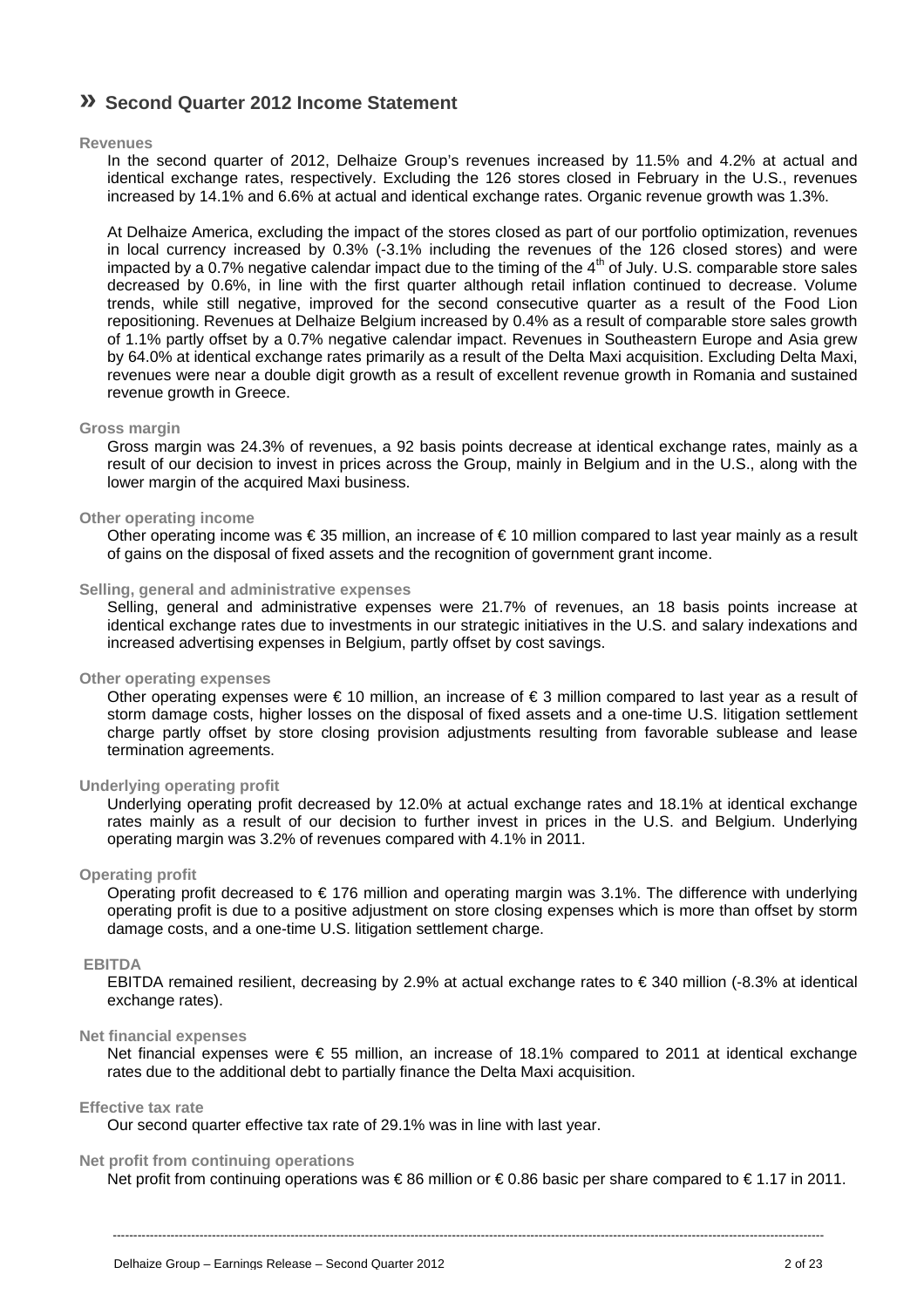**Net profit** 

Group share in net profit amounted to  $\in$  87 million. Basic net profit per share was  $\in$  0.86 compared to € 1.16 in 2011 and diluted net profit per share was € 0.86 compared to € 1.15 in 2011.

## **» Second Quarter 2012 Cash Flow Statement and Balance Sheet**

### **Net cash provided by operating activities**

In the second quarter of 2012, net cash provided by operating activities amounted to  $\epsilon$  239 million, an increase of € 28 million compared to last year at actual exchange rates, as a result of better working capital management mainly due to inventory reduction initiatives, partly offset by higher interest paid due to the timing of bond coupon payments and low income taxes paid in the second quarter of last year.

### **Free cash flow**

The decrease in free cash flow from  $\epsilon$  60 million in the second quarter last year to  $\epsilon$  41 million in the second quarter of 2012 is mainly explained by an increase in capital expenditures.

### **Net debt**

The net debt to equity ratio was 51.8% at the end of the second quarter compared to 48.8% at the end of 2011. Net debt increased by € 121 million to € 2.8 billion mainly as a result of the payment of dividends and an unfavorable conversion effect of debt in foreign currency of approximately  $\epsilon$  50 million, partly offset by € 126 million free cash flow generation.

### **» First Half 2012 Income Statement**

### **Revenues**

In the first half of 2012, Delhaize Group posted revenue growth of 10.1% and 5.0% at actual and identical exchange rates, respectively. Excluding the 126 stores closed in February in the U.S., revenues increased by 12.1% and 7.0% at actual and identical exchange rates, respectively. Organic growth was 1.8%.

Revenues in the U.S. decreased by 2.2% in local currency but increased by 0.5% excluding the impact of the 126 stores closed in February. Comparable store sales decreased by 0.6%. Delhaize Belgium generated revenue growth of 1.8%, supported by comparable store sales growth of 0.2%, a 0.9% favorable calendar impact and new store openings. Revenues in Southeastern Europe and Asia grew by 64.5% at identical exchange rates, mainly driven by the acquisition of Delta Maxi and revenue growth in all other countries of the segment despite a difficult environment, especially in Greece.

### **Gross margin**

Gross margin was 24.5% of revenues, an 89 basis points decrease at identical exchange rates due to our decision to strengthen our price competitiveness in the U.S., price investments carried out in the second quarter in Belgium and the lower margin of our Maxi business.

### **Other operating income**

Other operating income increased by 32.2% to € 62 million mainly as a result of gains on the disposal of fixed assets, higher rental income and government grant income.

### **Selling, general and administrative expenses**

Selling, general and administrative expenses were 21.9% of revenues, an increase of 33 basis points at identical exchange rates mainly due to expenses related to our strategic initiatives in the U.S. and salary indexation and increased advertising expenses in Belgium, partly offset by cost savings across the Group.

### **Other operating expenses**

Other operating expenses amounted to  $\epsilon$  150 million in the first half of 2012 compared to  $\epsilon$  11 million last year primarily due to the € 138 million store portfolio optimization charges.

### **Underlying operating profit**

Underlying operating profit decreased by 13.3% at actual exchange rates to € 373 million (-17.5% at identical exchange rates). Underlying operating margin decreased to 3.3% of revenues (4.2% last year) mainly as a result of our planned substantial price investments at Food Lion as part of the brand repositioning, at Hannaford and at Delhaize Belgium, and the expansion of Bottom Dollar Food.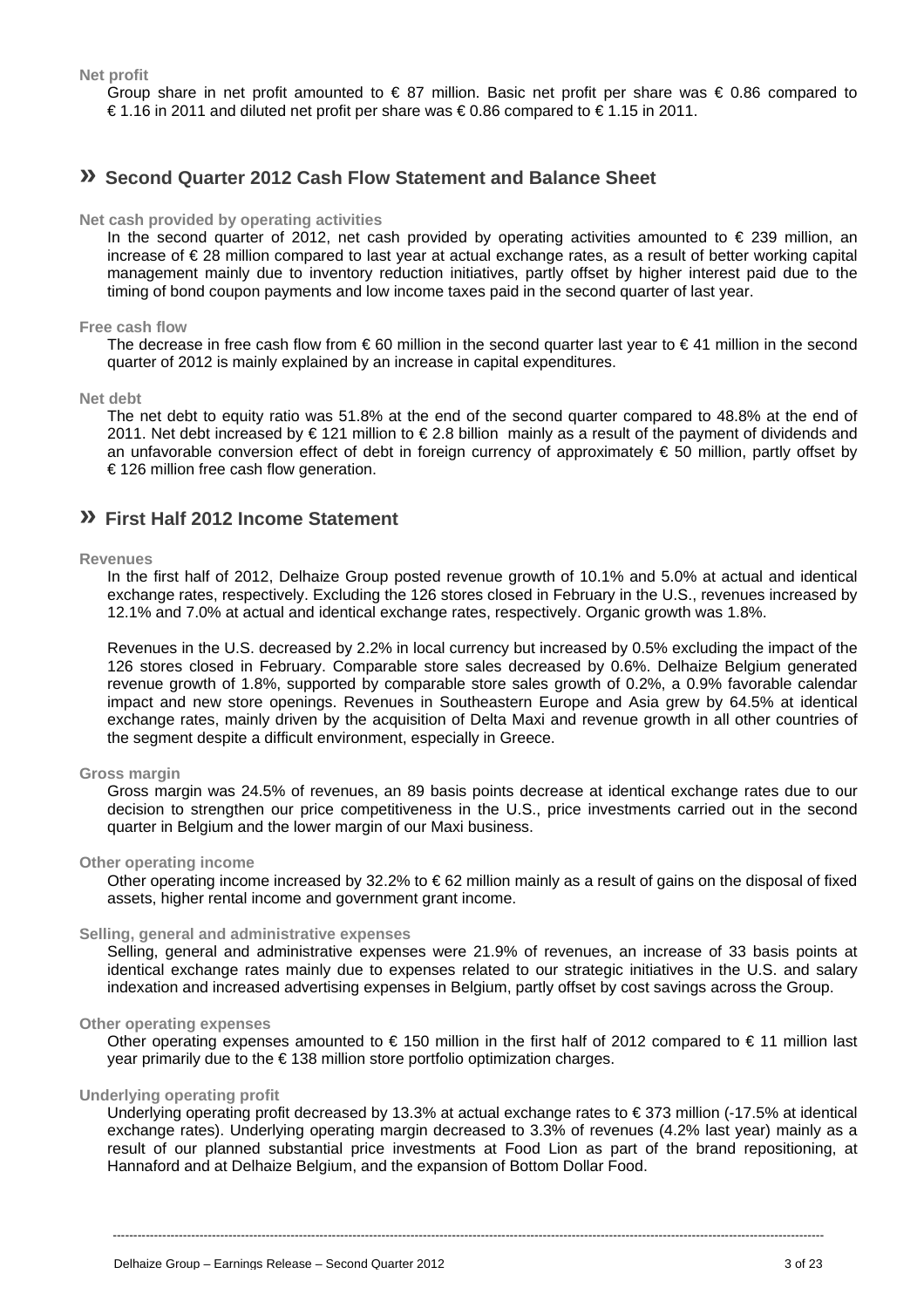### **Operating profit**

Operating profit decreased to € 207 million and operating margin was 1.9%.

### **EBITDA**

EBITDA decreased by 25.7% at actual exchange rates to € 529 million (-28.9% at identical exchange rates), mostly due to the store portfolio optimization charge.

### **Net financial expenses**

Net financial expenses amounted to € 108 million, an increase of 14.0% compared to last year at identical exchange rates mainly due to the additional debt from the acquisition of Delta Maxi.

### **Effective tax rate**

The effective tax rate decreased from 27.8% to 16.5% mainly due to the deductibility of the portfolio optimization charges in the U.S., our highest tax rate jurisdiction.

### **Net profit from continuing operations**

Net profit from continuing operations decreased by 65.9% mainly as a result of the portfolio optimization charge (-66.7% at identical exchange rates) and amounted to € 83 million or € 0.83 basic earnings per share (€ 2.42 in 2011).

### **Net profit**

Group share in net profit amounted to  $\epsilon$  84 million, a decrease of 65.3% at actual exchange rates (-66.1% at identical exchange rates) compared to 2011 mainly as a result of the portfolio optimization charge. Per share, basic net profit was € 0.84 (€ 2.41 in 2011) and diluted net profit was € 0.83 (€ 2.39 in 2011).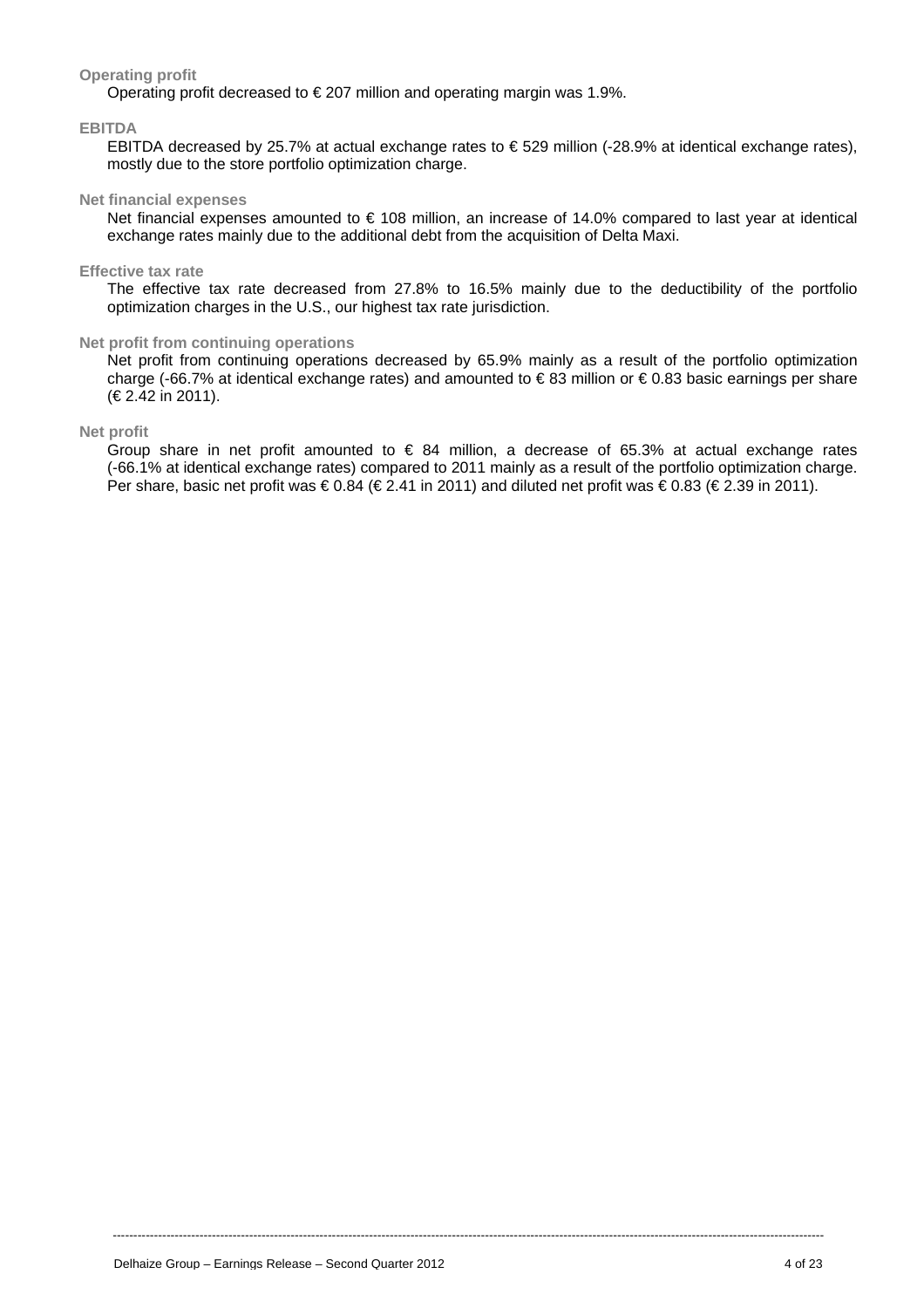## **» Segment Information (at actual exchange rates)**

| Q <sub>2</sub> 2012  |               |         | <b>Revenues</b> |               | <b>Underlying Operating</b><br>Margin $^{(2)}$ |         |         | <b>Underlying Operating</b><br>Profit/(Loss) $^{(2)}$ |               |
|----------------------|---------------|---------|-----------------|---------------|------------------------------------------------|---------|---------|-------------------------------------------------------|---------------|
|                      | (in millions) | Q2 2012 | Q2 2011         | 2012<br>/2011 | Q2 2012                                        | Q2 2011 | Q2 2012 | Q2 2011                                               | 2012<br>/2011 |
| <b>United States</b> | \$            | 4728    | 4881            | $-3.1%$       | 3.3%                                           | 4.3%    | 157     | 208                                                   | $-24.5%$      |
| <b>United States</b> | €             | 3686    | 3 3 9 3         | $+8.6%$       | 3.3%                                           | 4.3%    | 123     | 145                                                   | $-15.0\%$     |
| Belgium              | €             | 1 2 2 5 | 1 2 2 1         | $+0.4%$       | 3.8%                                           | 4.8%    | 47      | 58                                                    | $-19.8%$      |
| SEE & Asia $(1)$     | €             | 784     | 493             | $+58.8%$      | 2.9%                                           | 3.4%    | 23      | 17                                                    | $+37.6%$      |
| Corporate            | €             | ۰       | ۰.              | N/A           | N/A                                            | N/A     | (9)     | (11)                                                  | $+17.6%$      |
| <b>TOTAL</b>         | €             | 5695    | 5 1 0 7         | $+11.5%$      | 3.2%                                           | 4.1%    | 184     | 209                                                   | $-12.0\%$     |

| <b>YTD 2012</b>           |               |                          | <b>Revenues</b> |               | <b>Underlying</b><br><b>Operating Margin</b> <sup>(2)</sup> |         |         | <b>Underlying Operating</b><br>Profit/(Loss) $^{(2)}$ |               |
|---------------------------|---------------|--------------------------|-----------------|---------------|-------------------------------------------------------------|---------|---------|-------------------------------------------------------|---------------|
|                           | (in millions) | H1 2012                  | H1 2011         | 2012<br>/2011 | H1 2012                                                     | H1 2011 | H1 2012 | H1 2011                                               | 2012<br>/2011 |
| <b>United States</b>      | \$            | 9 3 5 2                  | 9563            | $-2.2%$       | 3.5%                                                        | 4.5%    | 330     | 429                                                   | $-23.0%$      |
| <b>United States</b>      | €             | 7 2 1 3                  | 6815            | $+5.8%$       | 3.5%                                                        | 4.5%    | 255     | 307                                                   | $-16.7%$      |
| Belgium                   | €             | 2416                     | 2 3 7 5         | $+1.8%$       | 4.2%                                                        | 4.9%    | 102     | 115                                                   | $-11.0\%$     |
| SEE & Asia <sup>(1)</sup> | €             | 1 544                    | 961             | $+60.5%$      | 2.4%                                                        | 2.8%    | 37      | 27                                                    | $+35.7%$      |
| Corporate                 | €             | $\overline{\phantom{0}}$ | ٠               | N/A           | N/A                                                         | N/A     | (21)    | (18)                                                  | $-19.2%$      |
| <b>TOTAL</b>              | €             | 11 173                   | 10 151          | $+10.1%$      | 3.3%                                                        | 4.2%    | 373     | 431                                                   | -13.3%        |

(1) The segment "Southeastern Europe & Asia" includes Maxi (Serbia, Bulgaria, Bosnia and Herzegovina, Montenegro and Albania), Alfa Beta (Greece), Mega Image (Romania) and 51% of Super Indo (Indonesia).

(2) For a definition of underlying operating profit, please refer to the "Definitions" page of this document. A reconciliation with reported operating profit is provided on page 20 of this document.

### **United States**

In the second quarter of 2012, revenues at Delhaize America decreased by 3.1% to \$ 4.7 billion (€ 3.7 billion). Excluding revenues from the 126 stores closed in February, U.S. revenues increased by 0.3%. Comparable store sales decreased by 0.6%, excluding a negative calendar effect of 0.7%. Volume trends improved for the second quarter in a row, mostly as a result of the Food Lion brand repositioning and strong revenue growth at Bottom Dollar Food. Retail inflation stayed below cost inflation as a result of our continued investments in prices at Food Lion and improved price competitiveness at Hannaford.

During the first half of 2012, U.S. revenues decreased by 2.2% in local currency, but increased by 0.5% excluding the 126 stores closed in February. Comparable store sales decreased by 0.6%, excluding a negative calendar effect of 0.4%. At the end of June 2012, Delhaize Group operated 1 548 supermarkets in the U.S, a decrease of 90 stores compared to June 2011 due to the closing of 126 stores earlier this year, partly offset by the expansion of Bottom Dollar Food.

In the second quarter of 2012, underlying operating profit decreased by 24.5% to \$ 157 million mainly due to a decrease in the gross margin resulting from our price investments at Food Lion and Hannaford and costs relating to our strategic initiatives. Underlying operating margin for the quarter was 3.3% compared to 4.3% in 2011.

For the first six months of 2012, underlying operating profit of our U.S. operations decreased by 23.0% to \$ 330 million (€ 255 million) and underlying operating margin was 3.5% (4.5% in 2011).

At Food Lion, Phase One stores continued to show good sales momentum also after cycling the new strategy launched in May of last year. The 166 repositioned Phase One stores reported 3.2% comparable sales growth in the second quarter helped by 2.7% transaction growth and 1.6% real revenue growth. Phase 2, with 268 stores relaunched at the end of March 2012, enjoyed similar positive trends during the second quarter. Phase 3 includes 269 stores and was launched at the end of July in Food Lion's largest higher share markets.

We now have more than 700 stores, or 65% of Food Lion network, repositioned, and we expect this to support our revenue growth in the second part of the year.

Phase 4 is scheduled to be launched in early 2013.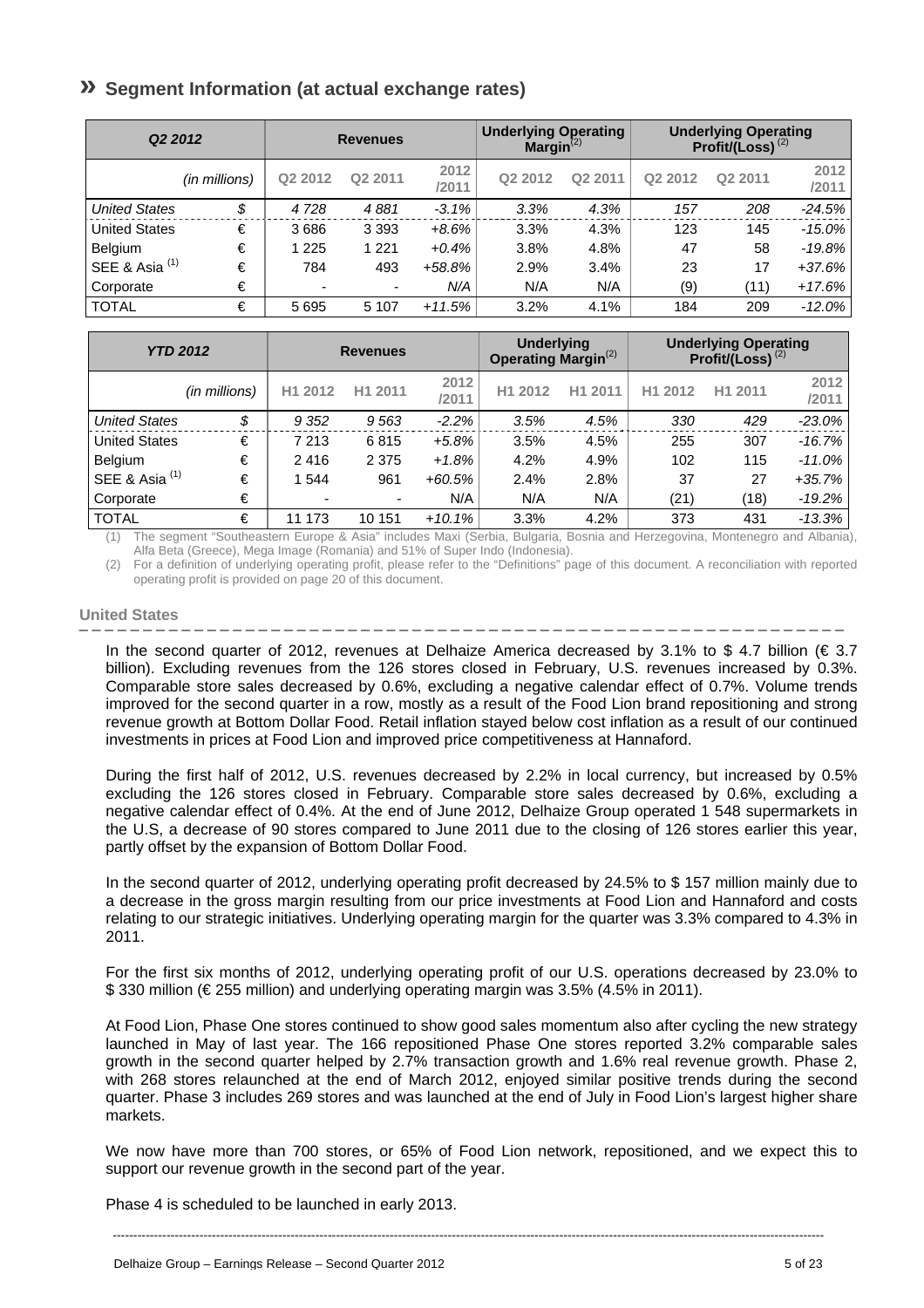At Bottom Dollar Food, we have reduced the operating losses compared to the first quarter of this year as we focused on a better mix between sales growth and profitability.

Revenues for the second quarter of 2012 in Belgium were € 1.2 billion, an increase of 0.4% over 2011, with comparable store sales growth of +1.1% partly offset by a negative calendar impact of 0.7%. Competition was intense and focused on price and Delhaize Belgium accelerated its price investments and store remodelings during the second quarter.

During the first half of 2012, Delhaize Belgium revenues increased by 1.8%. At the end of June 2012, the sales network of Delhaize Belgium included 830 stores, an increase of 19 stores compared to June 2011.

Underlying operating profit in Belgium decreased by 19.8% to € 47 million in the second quarter of 2012.

Underlying operating margin was 3.8% (4.8% last year) as a result of our planned price investments, the impact of the automatic salary indexations of 4.6% and higher advertising expenses.

For the first six months of 2012, underlying operating profit at Delhaize Belgium decreased by 11.0% and amounted to € 102 million. Underlying operating margin was 4.2%.

### **Southeastern Europe and Asia**

In the second quarter of 2012, revenues in Southeastern Europe and Asia increased by 58.8% to  $\in 784$ million mainly as a result of the Maxi acquisition (consolidated as of August 1, 2011). Excluding Maxi, revenues continued to grow strongly across the segment with solid comparable store sales growth in Romania and continued revenue growth and market share gains at Alfa Beta in spite of the difficult economic environment in Greece. Revenue growth was positively impacted by store openings.

During the first half of 2012, revenues in Southeastern Europe and Asia increased by 60.5%. At the end of June 2012, Delhaize Group operated 987 supermarkets in Southeastern Europe and Asia, 41 more than at the end of the first quarter of 2012.

In the second quarter of 2012, underlying operating profit increased by 37.6% to  $\epsilon$  23 million, while underlying operating margin decreased from 3.4% to 2.9% mostly due to the lower margin of our Maxi operations outside Serbia and new store openings.

In the first half of 2012, underlying operating profit amounted to  $\epsilon$  37 million, an increase of 35.7%. The underlying operating margin decreased from 2.8% to 2.4% due to the lower margin of our Maxi operations outside Serbia and new store openings.

At Maxi, we increased our focus on Serbia where we enjoy a high market share and profitability. In the second quarter, we increased our market share in Serbia and Bulgaria, our two largest operations within Maxi.

### **» 2012 Outlook**

#### **Sharpening our focus**

While we have made progress on our growth initiatives, we continue to be confronted with a challenging trading environment. As a result, we have decided to redouble our efforts and sharpen our focus in order to drive sustainable revenue growth and increase shareholder value. We expect to exceed our current 2010 to 2012 cost reduction program and deliver € 550 million of gross annual cost savings by the end of this year. We are working on a new multi-vear plan focused on achieving greater efficiency, details of which will be shared in due course. We have also adopted a more disciplined approach towards capital expenditures, and will deploy resources where they will achieve the highest return.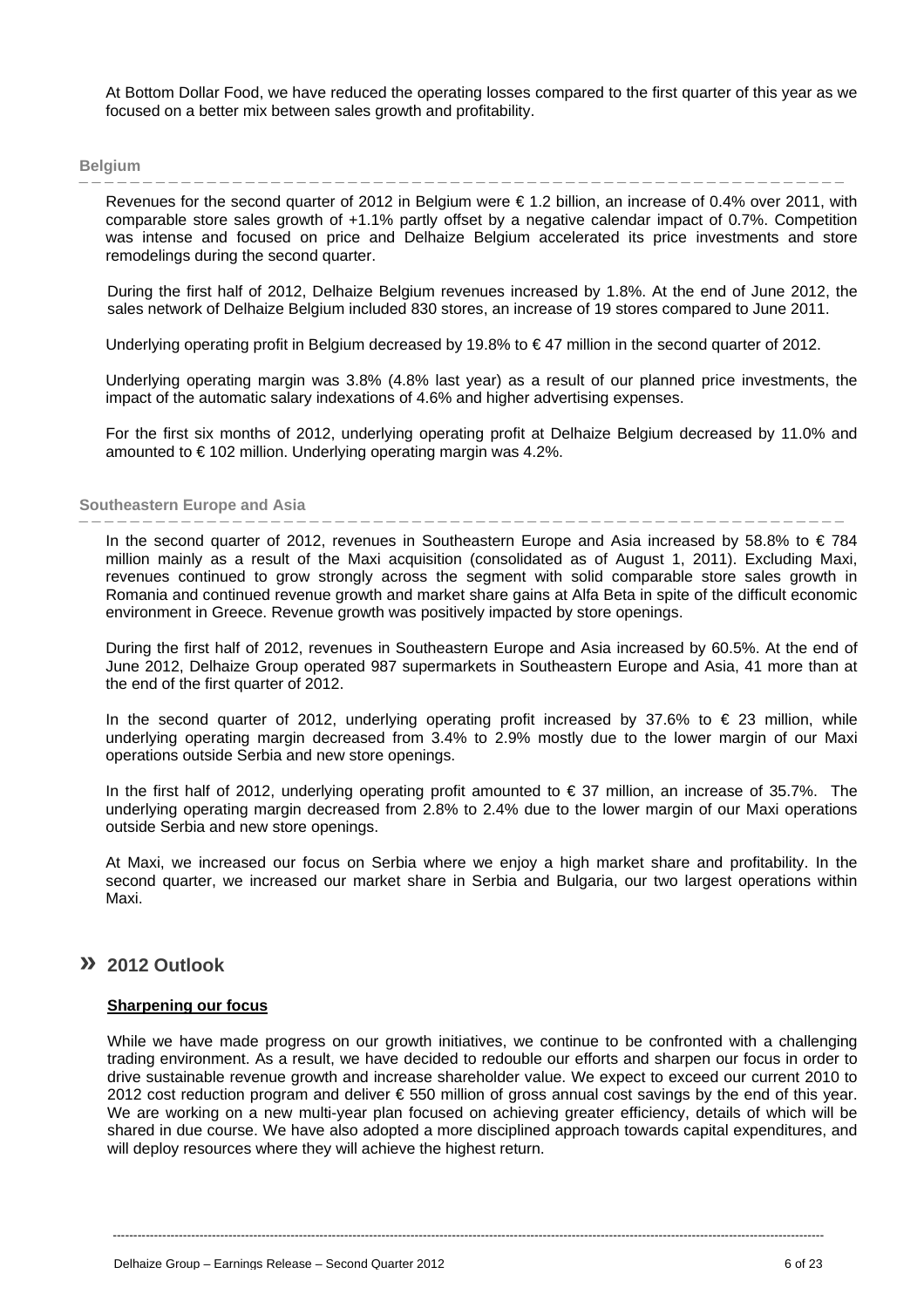### **2012 Financial outlook**

We confirm our full year guidance of a decrease in underlying operating profit of between 15% and 20% at identical exchange rates, but expect results to arrive at the bottom end of this range as we continue investing in prices and putting the customer at the center of our efforts.

Despite continued tough market conditions, we expect the Food Lion brand repositioning to support our revenue growth in the second part of the year. In Belgium, our ongoing price investments and the persisting difficult trading environment will continue to negatively impact the third quarter's operating profit. Finally, we expect Maxi to make further gradual improvement in profitability.

As announced in May at the occasion of our first quarter earnings release, we target to generate  $\epsilon$  500 million free cash flow in 2012. In addition, we expect our full year capital expenditures to amount between € 700-750 million (excluding leases and at identical exchange rates) and expect to open 200-230 new stores for the year.

## **» Conference Call and Webcast**

Delhaize Group's management will comment on the second quarter 2012 results during a conference call starting August 22, 2012 at 03:00 pm CET / 09:00 am ET. The conference call can be attended by calling +44 (0)20 3106 7162 (U.K), +1 646 254 3375 (U.S.) or +32 2 620 0137 (Belgium), with "Delhaize" as password. The conference call will also be broadcast live over the internet at http://www.delhaizegroup.com. An on-demand replay of the webcast will be available after the conference call at http://www.delhaizegroup.com.

### **» Delhaize Group**

Delhaize Group is a Belgian international food retailer present in eleven countries on three continents. At the end of the second quarter of 2012, Delhaize Group's sales network consisted of 3 365 stores. In 2011, Delhaize Group posted € 21.1 billion (\$ 29.4 billion) in revenues and € 475 million (\$ 661 million) in net profit (Group share). At the end of June 2012, Delhaize Group employed approximately 158 000 people. Delhaize Group's stock is listed on NYSE Euronext Brussels (DELB) and the New York Stock Exchange (DEG).

This press release is available in English, French and Dutch. You can also find it on the website http://www.delhaizegroup.com. Questions can be sent to investor@delhaizegroup.com.

----------------------------------------------------------------------------------------------------------------------------------------------------------------------------

### **» Financial Calendar**

- Press release 2012 third quarter results November 7, 2012
- Press release 2012 fourth quarter and full year revenues January 17, 2013
- Press release 2012 fourth quarter and full year results March 7, 2013
- Press release 2013 first quarter results May 8, 2013

## **» Contacts**

Chris Farrell: +32 2 412 75 71 Frederic van Daele: + 32 2 412 77 61 Aurélie Bultynck: + 32 2 412 83 61 Steven Vandenbroeke (media): +32 2 412 86 69 Amy Shue (U.S. investors): +1 704 633 82 50 (ext. 2529)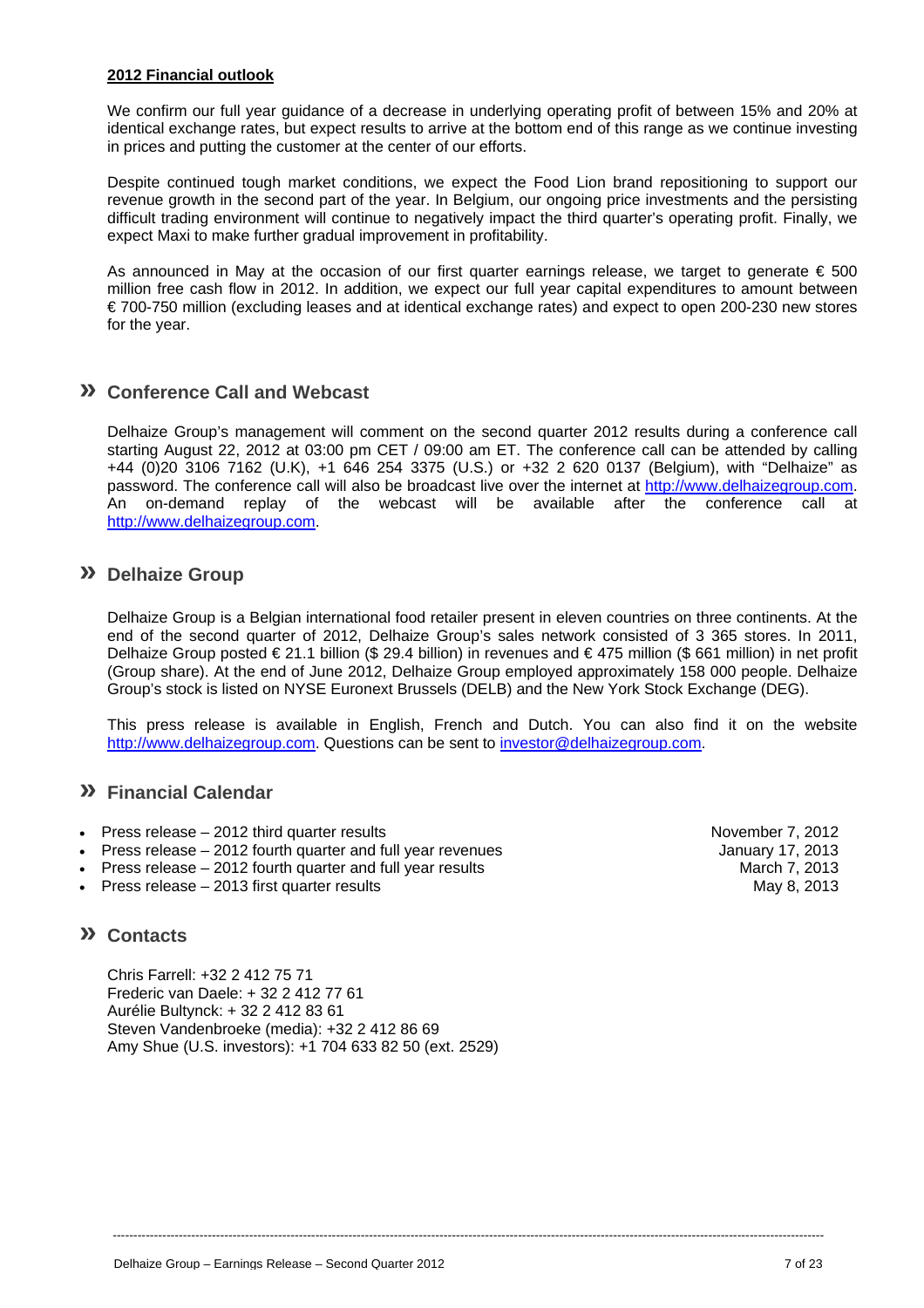## **DELHAIZE GROUP CONDENSED CONSOLIDATED FINANCIAL STATEMENTS**

| » Condensed Consolidated Balance Sheet (Unaudited) |
|----------------------------------------------------|
|----------------------------------------------------|

| (in millions of $\epsilon$ )        | June 30, 2012 | December 31, 2011 | June 30, 2011 |
|-------------------------------------|---------------|-------------------|---------------|
| <b>Assets</b>                       |               |                   |               |
| <b>Non-current assets</b>           | 9 2 5 6       | 9 1 5 8           | 7498          |
| Goodwill                            | 3441          | 3414              | 2648          |
| Intangible assets                   | 880           | 878               | 589           |
| Property, plant and equipment       | 4588          | 4550              | 3855          |
| Investment property                 | 115           | 83                | 58            |
| <b>Financial assets</b>             | 32            | 31                | 157           |
| Derivative instruments              | 67            | 57                | 73            |
| Other non-current assets            | 133           | 145               | 118           |
| <b>Current assets</b>               | 2906          | 3 1 3 4           | 2920          |
| Inventories                         | 1579          | 1717              | 1412          |
| Receivables and other assets        | 849           | 813               | 687           |
| <b>Financial assets</b>             | 99            | 115               | 38            |
| Derivative instruments              |               | 1                 |               |
| Cash and cash equivalents           | 329           | 432               | 783           |
| Assets classified as held for sale  | 50            | 56                |               |
| <b>Total assets</b>                 | 12 162        | 12 29 2           | 10418         |
|                                     |               |                   |               |
| <b>Liabilities</b>                  |               |                   |               |
| <b>Total equity</b>                 | 5 3 4 2       | 5419              | 4843          |
| Shareholders' equity                | 5 3 3 8       | 5414              | 4842          |
| Non-controlling interests           | 4             | 5                 | 1             |
| <b>Non-current liabilities</b>      | 4045          | 4045              | 3299          |
| Long-term debt                      | 2 3 1 7       | 2 3 2 5           | 1780          |
| Obligations under finance lease     | 671           | 689               | 628           |
| Deferred tax liabilities            | 568           | 624               | 583           |
| Derivative instruments              | 28            | 20                | 21            |
| Provisions                          | 389           | 289               | 222           |
| Other non-current liabilities       | 72            | 98                | 65            |
| <b>Current liabilities</b>          | 2 7 7 5       | 2828              | 2 2 7 6       |
| Short-term borrowings               | 103           | 60                | 24            |
| Long-term debt - current portion    | 81            | 88                | 80            |
| Obligations under finance lease     | 74            | 61                | 54            |
| Accounts payable                    | 1729          | 1845              | 1514          |
| Derivative instruments              |               |                   | 1             |
| Other current liabilities           | 788           | 774               | 603           |
| <b>Total liabilities and equity</b> | 12 162        | 12 29 2           | 10 418        |
| \$ per € exchange rate              | 1.2590        | 1.2939            | 1.4453        |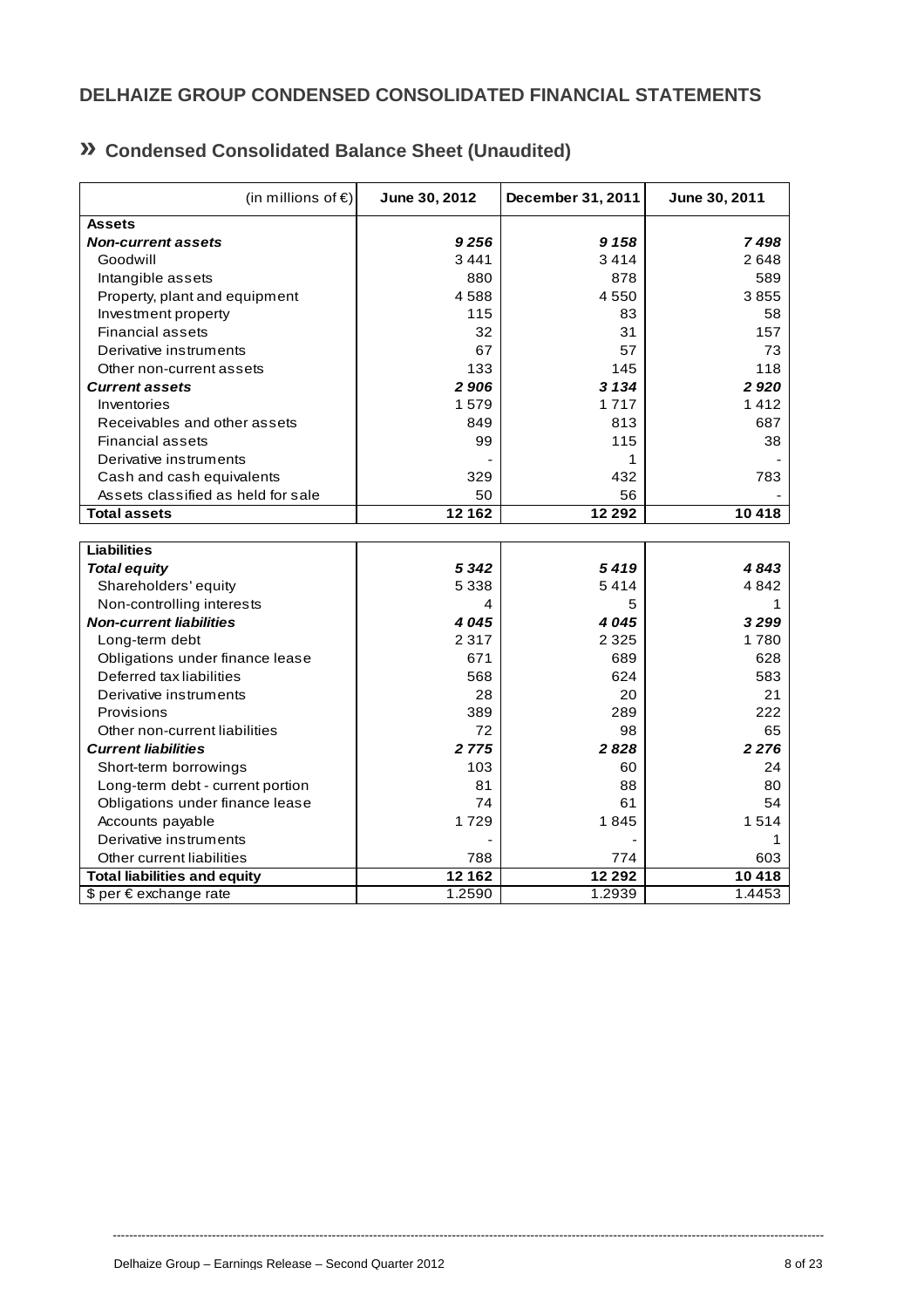## **» Condensed Consolidated Income Statement (Unaudited)**

| Q2 2012     | Q2 2011        | (in millions of $\epsilon$ )                                | <b>YTD 2012</b> | <b>YTD 2011</b> |
|-------------|----------------|-------------------------------------------------------------|-----------------|-----------------|
| 5695        | 5 1 0 7        | <b>Revenues</b>                                             | 11 173          | 10 151          |
| (4311)      | (3827)         | Cost of sales                                               | (8432)          | (7581)          |
| 1 3 8 4     | 1 2 8 0        | Gross profit                                                | 2741            | 2570            |
| 24.3%       | 25.1%          | Gross margin                                                | 24.5%           | 25.3%           |
| 35          | 25             | Other operating income                                      | 62              | 47              |
| (1233)      | (1089)         | Selling, general and administrative expenses                | (2446)          | (2179)          |
| (10)        | (7)            | Other operating expenses                                    | (150)           | (11)            |
| 176         | 209            | <b>Operating profit</b>                                     | 207             | 427             |
| 3.1%        | 4.1%           | Operating margin                                            | 1.9%            | 4.2%            |
| (60)        | (50)           | Finance costs                                               | (125)           | (99)            |
| 5           | 7              | Income from investments                                     | 17              | 9               |
| 121         | 166            | Profit before taxes and discontinued operations             | 99              | 337             |
| (35)        | (49)           | Income tax expense                                          | (16)            | (94)            |
| 86          | 117            | Net profit from continuing operations                       | 83              | 243             |
|             | $\overline{a}$ | Result from discontinued operations, net of tax             | $\overline{a}$  |                 |
| 86          | 117            | Net profit, before non-controlling interests                | 83              | 243             |
| (1)         |                | Net profit (loss) attributable to non-controlling interests | (1)             |                 |
|             |                | Net profit attributable to equity holders of the Group -    |                 |                 |
| 87          | 117            | Group share in net profit                                   | 84              | 243             |
|             |                | (in $\epsilon$ , except number of shares)                   |                 |                 |
|             |                | Group share in net profit from continuing operations:       |                 |                 |
| 0.86        | 1.17           | Basic earnings per share                                    | 0.83            | 2.42            |
| 0.86        | 1.15           | Diluted earnings per share                                  | 0.83            | 2.39            |
|             |                | Group share in net profit:                                  |                 |                 |
| 0.86        | 1.16           | Basic earnings per share                                    | 0.84            | 2.41            |
| 0.86        | 1.15           | Diluted earnings per share                                  | 0.83            | 2.39            |
|             |                | Weighted average number of shares outstanding:              |                 |                 |
| 100 744 407 | 100 608 414    | <b>Basic</b>                                                | 100 726 732     | 100 591 808     |
| 101 119 155 | 101 744 496    | <b>Diluted</b>                                              | 101 115 296     | 101 650 384     |
| 101 892 190 | 101 845 646    | Shares issued at the end of the quarter                     | 101 892 190     | 101 845 646     |
| 100 819 794 | 101 001 182    | Shares outstanding at the end of the quarter                | 100 819 794     | 101 001 182     |
| 1.2814      | 1.4391         | Average \$ per € exchange rate                              | 1.2965          | 1.4032          |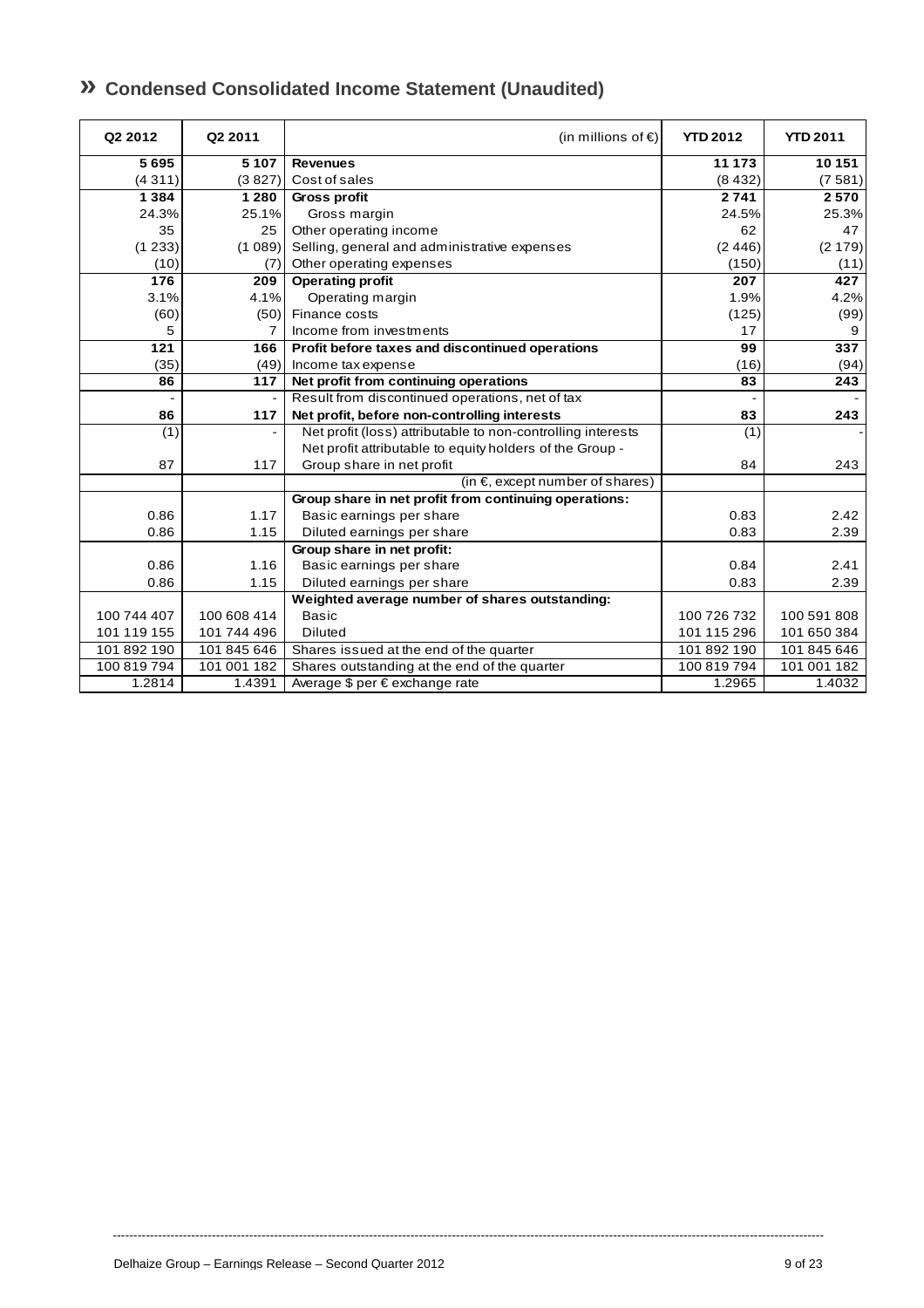## **» Condensed Consolidated Statement of Comprehensive Income (Unaudited)**

| Q2 2012 Q2 2011 |          | (in millions of €) YTD 2012 YTD 2011                                                                       |            |                       |
|-----------------|----------|------------------------------------------------------------------------------------------------------------|------------|-----------------------|
| 86              | 117      | Net profit of the period                                                                                   | 83         | 243                   |
| 14              | (4)      | Gain (loss) on cash flow hedge                                                                             | 9          | (16)                  |
| (14)            | 5        | Reclassification adjustment to net profit                                                                  | (6)        | 19                    |
|                 |          | Tax (expense) benefit                                                                                      | (1)        | (1)                   |
|                 |          | Gain (loss) on cash flow hedge, net of tax                                                                 | 2          | $\overline{c}$        |
|                 | 3<br>(4) | Unrealized gain (loss) on financial assets available for sale<br>Reclassification adjustment to net profit | (1)<br>(6) | $\overline{2}$<br>(4) |
|                 |          | Tax (expense) benefit                                                                                      |            |                       |
|                 | (1)      | Unrealized gain (loss) on financial assets available for sale, net of tax                                  | (6)        | (2)                   |
| 190             | (72)     | Exchange gain (loss) on translation of foreign operations<br>Reclassification adjustment to net profit     | 18         | (311)                 |
| 190             | (72)     | Exchange gain (loss) on translation of foreign operations                                                  | 18         | (311)                 |
| 190             | (72)     | Other comprehensive income                                                                                 | 14         | (311)                 |
|                 |          | Attributable to non-controlling interests                                                                  | (1)        |                       |
| 190             | (72)     | Attributable to equity holders of the Group                                                                | 15         | (311)                 |
| 276<br>(1)      | 45       | Total comprehensive income for the period<br>Attributable to non-controlling interests                     | 97<br>(2)  | (68)                  |
| 277             | 45       | Attributable to equity holders of the Group                                                                | 99         | (68)                  |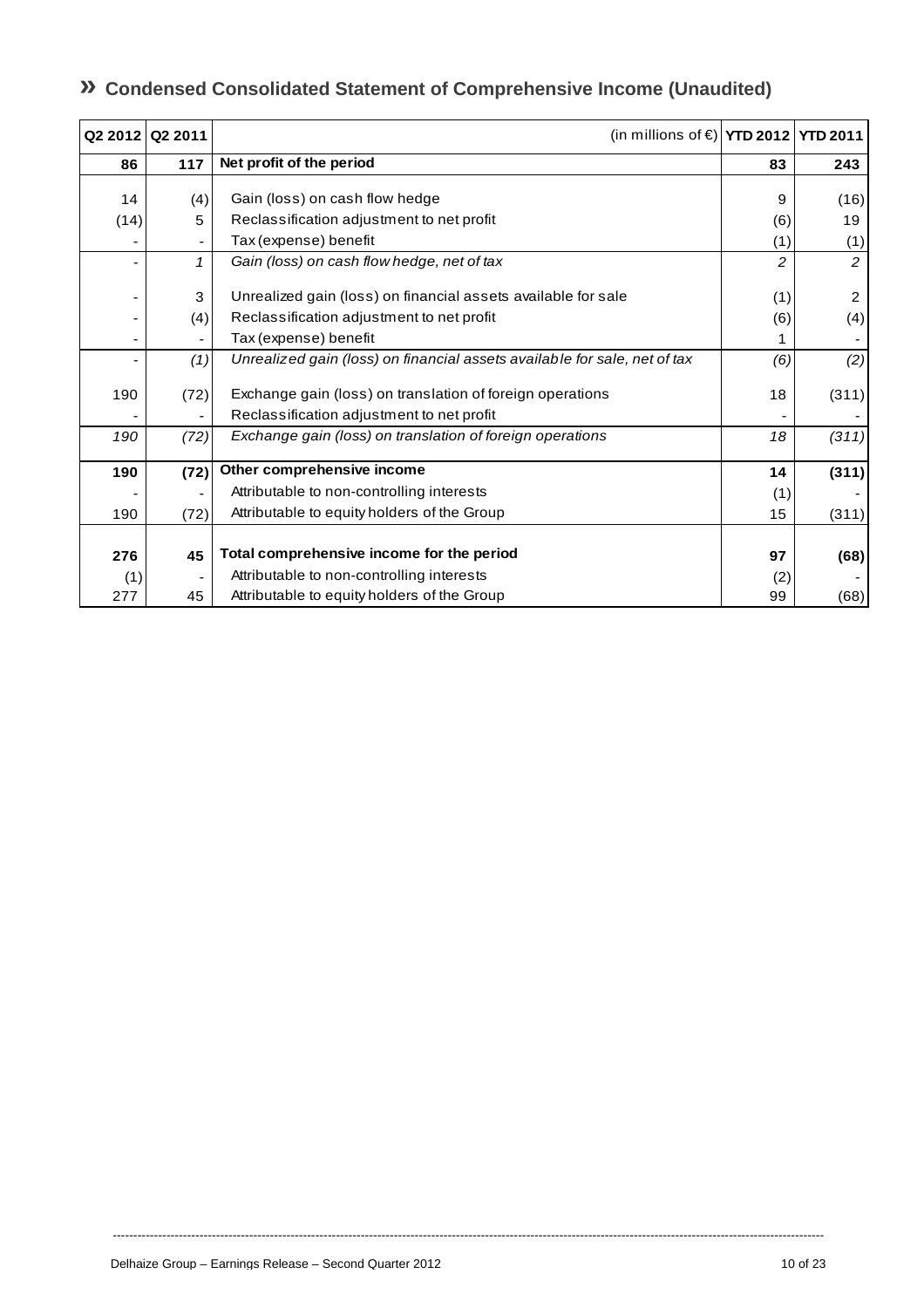## **» Condensed Consolidated Statement of Changes in Equity (Unaudited)**

| (in millions of $\epsilon$ , except number of shares) | <b>Equity</b> | Shareholders'   Non-controlling<br><b>Interests</b> | <b>Total Equity</b> |
|-------------------------------------------------------|---------------|-----------------------------------------------------|---------------------|
| <b>Balances at January 1, 2012</b>                    | 5414          | 5                                                   | 5419                |
| Other comprehensive income                            | 15            |                                                     | 14                  |
| Net profit                                            | 84            |                                                     | 83                  |
| Total comprehensive income for the period             | 99            | (2)                                                 | 97                  |
| Dividends declared                                    | (177)         |                                                     | (177)               |
| Tax payment for restricted shares vested              | (2)           |                                                     | (2)                 |
| Share-based compensation expense                      |               |                                                     |                     |
| Purchase of non-controlling interests                 | (3)           |                                                     | (2)                 |
| Balances at June 30, 2012                             | 5 3 3 8       | 4                                                   | 5 3 4 2             |
| <b>Shares issued</b>                                  | 101 892 190   |                                                     |                     |
| <b>Treasury shares</b>                                | 1072396       |                                                     |                     |
| <b>Shares outstanding</b>                             | 100 819 794   |                                                     |                     |

|                                                                    |               | Shareholders' Non-controlling |                     |
|--------------------------------------------------------------------|---------------|-------------------------------|---------------------|
| (in millions of $\epsilon$ , except number of shares)              | <b>Equity</b> | <b>Interests</b>              | <b>Total Equity</b> |
| <b>Balances at January 1, 2011</b>                                 | 5068          |                               | 5069                |
| Other comprehensive income                                         | (311)         |                               | (311)               |
| Net profit                                                         | 243           |                               | 243                 |
| Total comprehensive income for the period                          | (68)          |                               | (68)                |
| Capital increases                                                  | 11            |                               | 11                  |
| Dividends declared                                                 | (173)         |                               | (173)               |
| Treasury shares purchased                                          | (4)           |                               | (4)                 |
| Treasury shares sold upon exercise of employee stock options       | 4             |                               | 4                   |
| Tax payment for restricted shares vested                           | (3)           |                               | (3)                 |
| Excess tax benefit on employee stock options and restricted shares |               |                               |                     |
| Share-based compensation expense                                   | 6             |                               | 6                   |
| Balances at June 30, 2011                                          | 4842          |                               | 4843                |
| <b>Shares issued</b>                                               | 101 845 646   |                               |                     |
| <b>Treasury shares</b>                                             | 844 464       |                               |                     |
| <b>Shares outstanding</b>                                          | 101 001 182   |                               |                     |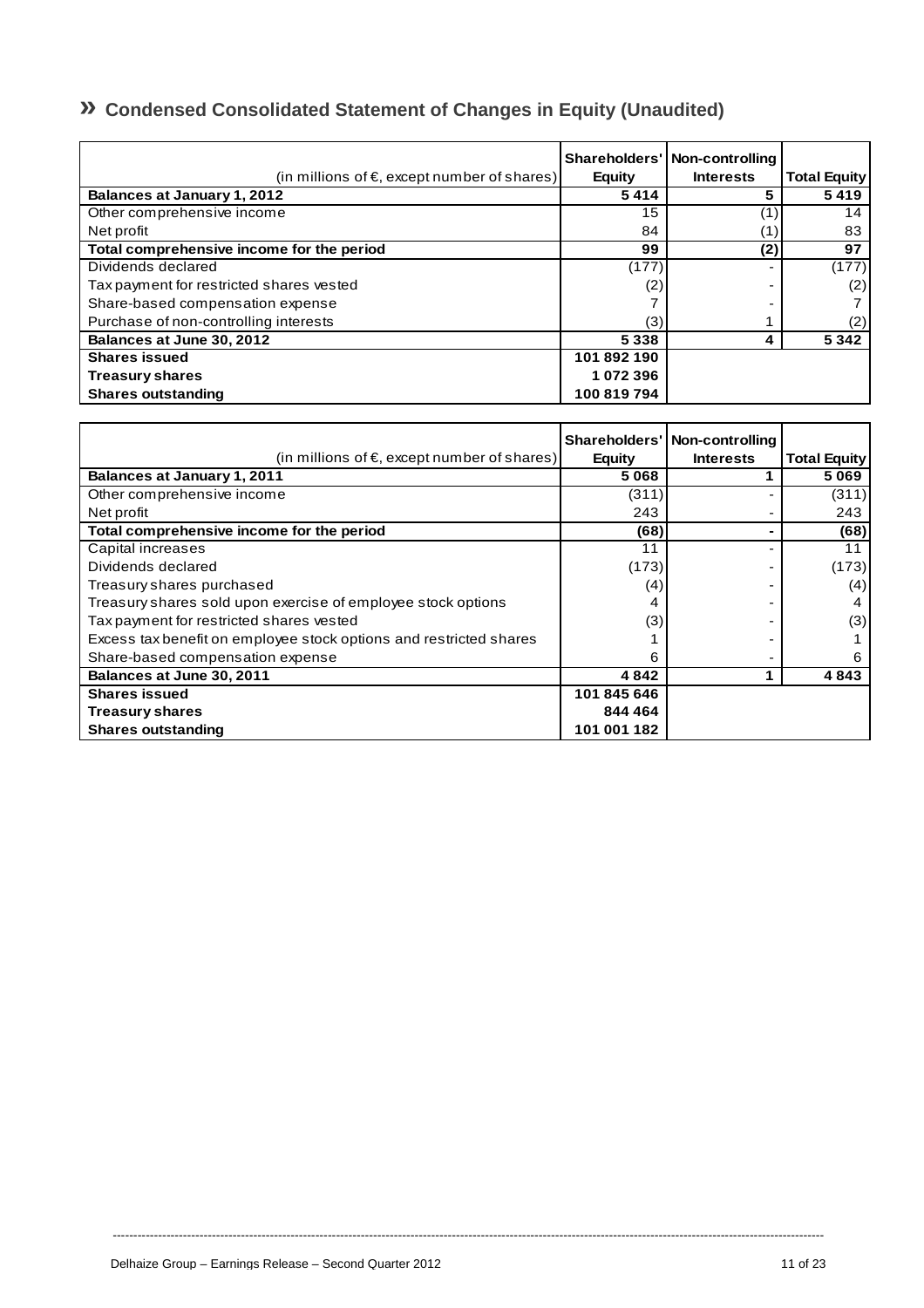## **» Condensed Consolidated Statement of Cash Flows (Unaudited)**

|       | Q2 2012 Q2 2011 | (in millions of €) YTD 2012                                       |                | <b>YTD 2011</b> |
|-------|-----------------|-------------------------------------------------------------------|----------------|-----------------|
|       |                 | <b>Operating activities</b>                                       |                |                 |
| 86    | 117             | Net profit, before non-controlling interests                      | 83             | 243             |
|       |                 | Adjustments for:                                                  |                |                 |
| 161   | 140             | Depreciation and amortization                                     | 322            | 281             |
| 3     | $\mathbf{1}$    | Impairment                                                        |                | 3               |
| 90    | 91              | Income taxes, finance costs and income from investments           | 125            | 184             |
| (1)   | $\overline{7}$  | Other non-cash items                                              | $\overline{2}$ | 11              |
| 27    | (87)            | Changes in operating assets and liabilities                       | 75             | (36)            |
| (71)  | (47)            | Interest paid                                                     | (103)          | (92)            |
| 4     | 4               | Interest received                                                 | 6              | 7               |
| (60)  | (15)            | Income taxes paid                                                 | (63)           | (19)            |
| 239   | 211             | Net cash provided by operating activities                         | 447            | 582             |
|       |                 | <b>Investing activities</b>                                       |                |                 |
| (1)   | (2)             | Business acquisitions and disposals                               | 6              | (6)             |
| (213) | (153)           | Purchase of tangible and intangible assets (capital expenditures) | (359)          | (270)           |
| 7     | 4               | Sale of tangible and intangible assets                            | 11             | 6               |
| (3)   | 11              | Net investment in debt securities                                 | (3)            | (21)            |
| 9     |                 | Other investing activities                                        | 21             |                 |
| (201) | (140)           | Net cash used in investing activities                             | (324)          | (291)           |
| 38    | 71              | Cash flow before financing activities                             | 123            | 291             |
|       |                 | <b>Financing activities</b>                                       |                |                 |
| (2)   | 11              | Exercise of share warrants and stock options                      | (2)            | 12              |
|       | $\frac{1}{2}$   | Treasury shares purchased                                         |                | (4)             |
|       | $\blacksquare$  | Non-controlling interests purchased                               | (2)            |                 |
| (177) | (172)           | Dividends paid                                                    | (179)          | (172)           |
|       | 1               | <b>Escrow maturities</b>                                          |                | 2               |
| 223   | 1               | Borrowing under long-term loans, net of financing costs           | 223            | 1               |
| (298) | (37)            | Repayment of long-term loans                                      | (298)          | (38)            |
| (12)  | (11)            | Repayment of lease obligations                                    | (27)           | (22)            |
| 92    | 24              | Borrowings under (repayments of) short-term loans, net            | 43             | 11              |
|       | (7)             | Settlement of derivative instruments                              | 1              | (7)             |
| (174) | (190)           | Net cash used in financing activities                             | (241)          | (217)           |
| 32    | (11)            | Effect of foreign currency translation                            | 15             | (49)            |
| (104) | (130)           | Net increase (decrease) in cash and cash equivalents              | (103)          | 25              |
| 433   | (1)<br>913      | Cash and cash equivalents at beginning of period                  | 432            | 758             |
| 329   | 783             | Cash and cash equivalents at end of period                        | 329            | 783             |

----------------------------------------------------------------------------------------------------------------------------------------------------------------------------

(1) Net of  $\in$  4 million bank overdrafts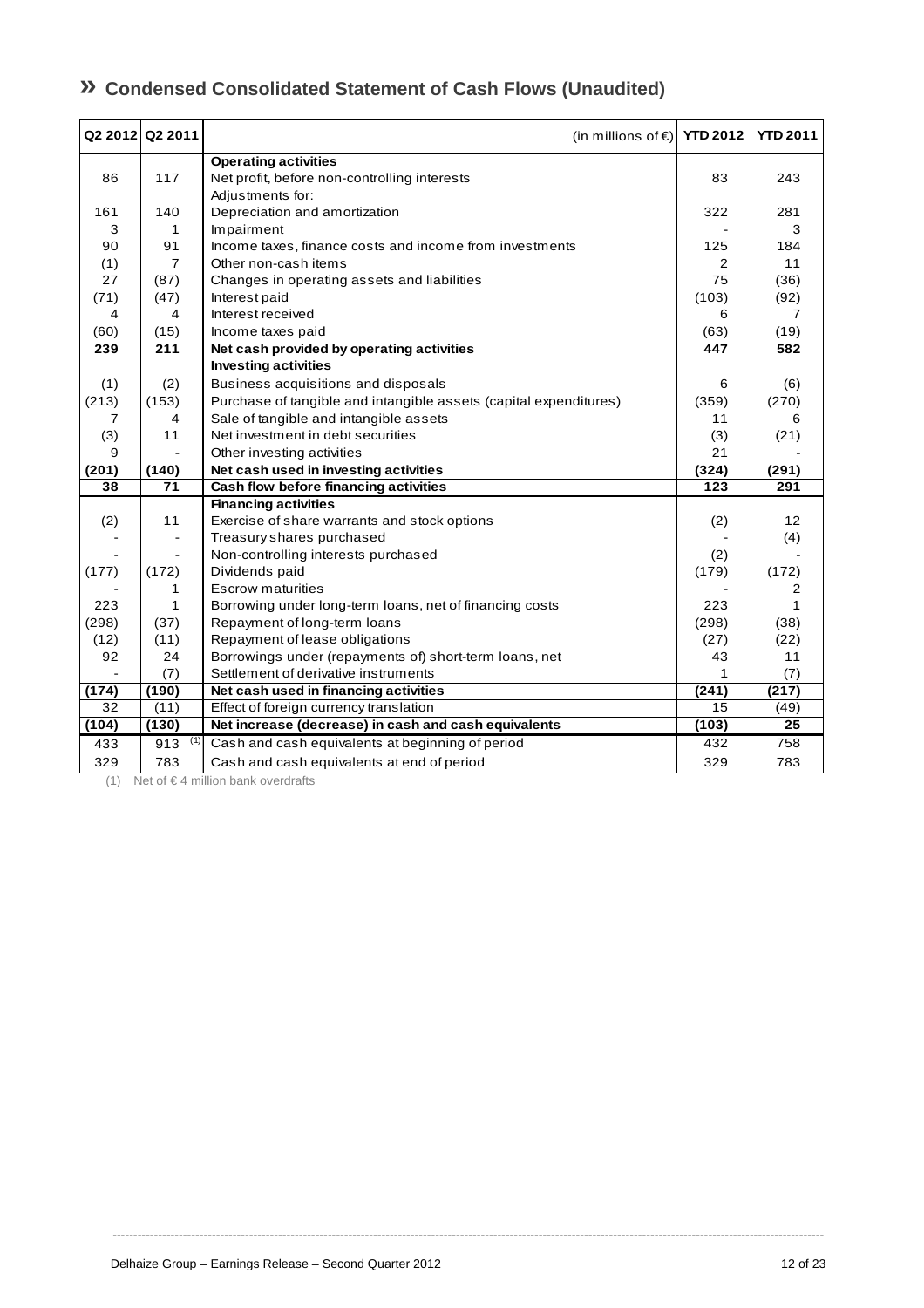## » **Selected Explanatory Notes**

### **General information**

Delhaize Group is a Belgian international food retailer with operations in eleven countries on three continents. The Company's stock is listed on NYSE Euronext Brussels (DELB) and the New York Stock Exchange (DEG).

The condensed consolidated financial statements of the Group for the six months ended June 30, 2012 were authorized by the Board of Directors on August 21, 2012.

This interim report only provides an explanation of events and transactions that are significant to an understanding of the changes in financial position and reporting since the last annual reporting period, and should therefore be read in conjunction with the consolidated financial statements for the financial year ended on December 31, 2011.

### **Basis of presentation and accounting policies**

These condensed consolidated interim financial statements have been prepared in accordance with International Accounting Standard (IAS) 34 *Interim Financial Reporting*, as issued by the International Accounting Standards Board (IASB), and as adopted by the European Union (EU).

The condensed financial statements are presented in millions of euros, being the Group's presentation currency, except where stated otherwise.

The accounting policies adopted are consistent with those of the previous financial year except for the following new, amended or revised IFRS and IFRIC interpretations that have been adopted, as of January 1, 2012:

- Amendments to IAS 12 *Income Taxes;* and
- Amendmen*ts to* IFRS 7 *Derecognition Disclosure.*

The adoption of these new, amended or revised pronouncements did not have a significant impact on the condensed financial statements of the Group.

Delhaize Group did not early adopt any new IFRS standards or interpretations which were issued but not yet effective as of the balance sheet date.

| Q <sub>2</sub> 2012       |               |                          | <b>Revenues</b> |               | <b>Operating Margin</b> |         |         | <b>Operating Profit/(Loss)</b> |               |
|---------------------------|---------------|--------------------------|-----------------|---------------|-------------------------|---------|---------|--------------------------------|---------------|
|                           | (in millions) | Q2 2012                  | Q2 2011         | 2012<br>/2011 | Q2 2012                 | Q2 2011 | Q2 2012 | Q2 2011                        | 2012<br>/2011 |
| <b>United States</b>      | \$            | 4728                     | 4881            | $-3.1%$       | 3.1%                    | 4.2%    | 147     | 205                            | $-28.2%$      |
| <b>United States</b>      | €             | 3686                     | 3 3 9 3         | $+8.6%$       | 3.1%                    | 4.2%    | 114     | 142                            | $-20.2%$      |
| <b>Belgium</b>            | €             | 1 2 2 5                  | 1 2 2 1         | $+0.4%$       | 3.8%                    | 5.2%    | 47      | 63                             | $-25.3%$      |
| SEE & Asia <sup>(1)</sup> | €             | 784                      | 493             | $+58.8%$      | 3.1%                    | 3.4%    | 24      | 17                             | $+46.9%$      |
| Corporate                 | €             | $\overline{\phantom{0}}$ | ٠               | N/A           | N/A                     | N/A     | (9)     | (13)                           | $+30.2\%$     |
| <b>TOTAL</b>              | €             | 5695                     | 5 1 0 7         | $+11.5%$      | 3.1%                    | 4.1%    | 176     | 209                            | $-15.8%$      |

**Segment reporting** 

|                      | <b>YTD 2012</b> | <b>Revenues</b> |         |               | <b>Operating Margin</b> |         | <b>Operating Profit/(Loss)</b> |         |               |
|----------------------|-----------------|-----------------|---------|---------------|-------------------------|---------|--------------------------------|---------|---------------|
|                      | (in millions)   | H1 2012         | H1 2011 | 2012<br>/2011 | H1 2012                 | H1 2011 | H1 2012                        | H1 2011 | 2012<br>/2011 |
| <b>United States</b> | \$              | 9 3 5 2         | 9563    | $-2.2%$       | 1.5%                    | 4.4%    | 137                            | 421     | $-67.3%$      |
| <b>United States</b> | €               | 7 2 1 3         | 6815    | +5.8%         | 1.5%                    | 4.4%    | 106                            | 300     | $-64.7\%$     |
| Belgium              | €               | 2416            | 2 3 7 5 | $+1.8%$       | 4.3%                    | 5.0%    | 103                            | 120     | -13.7%        |
| SEE & Asia $(1)$     | €               | 1 544           | 961     | $+60.5%$      | 1.2%                    | 2.8%    | 19                             | 27      | -29.9%        |
| Corporate            | €               | ٠               | ۰       | N/A           | N/A                     | N/A     | (21)                           | (20)    | $-7.1%$       |
| <b>TOTAL</b>         | €               | 11 173          | 10 151  | $+10.1%$      | 1.9%                    | 4.2%    | 207                            | 427     | $-51.5%$      |

(1) The segment "Southeastern Europe & Asia" includes Maxi (Serbia, Bulgaria, Bosnia and Herzegovina, Montenegro and Albania), Alfa Beta (Greece), Mega Image (Romania) and 51% of Super Indo (Indonesia).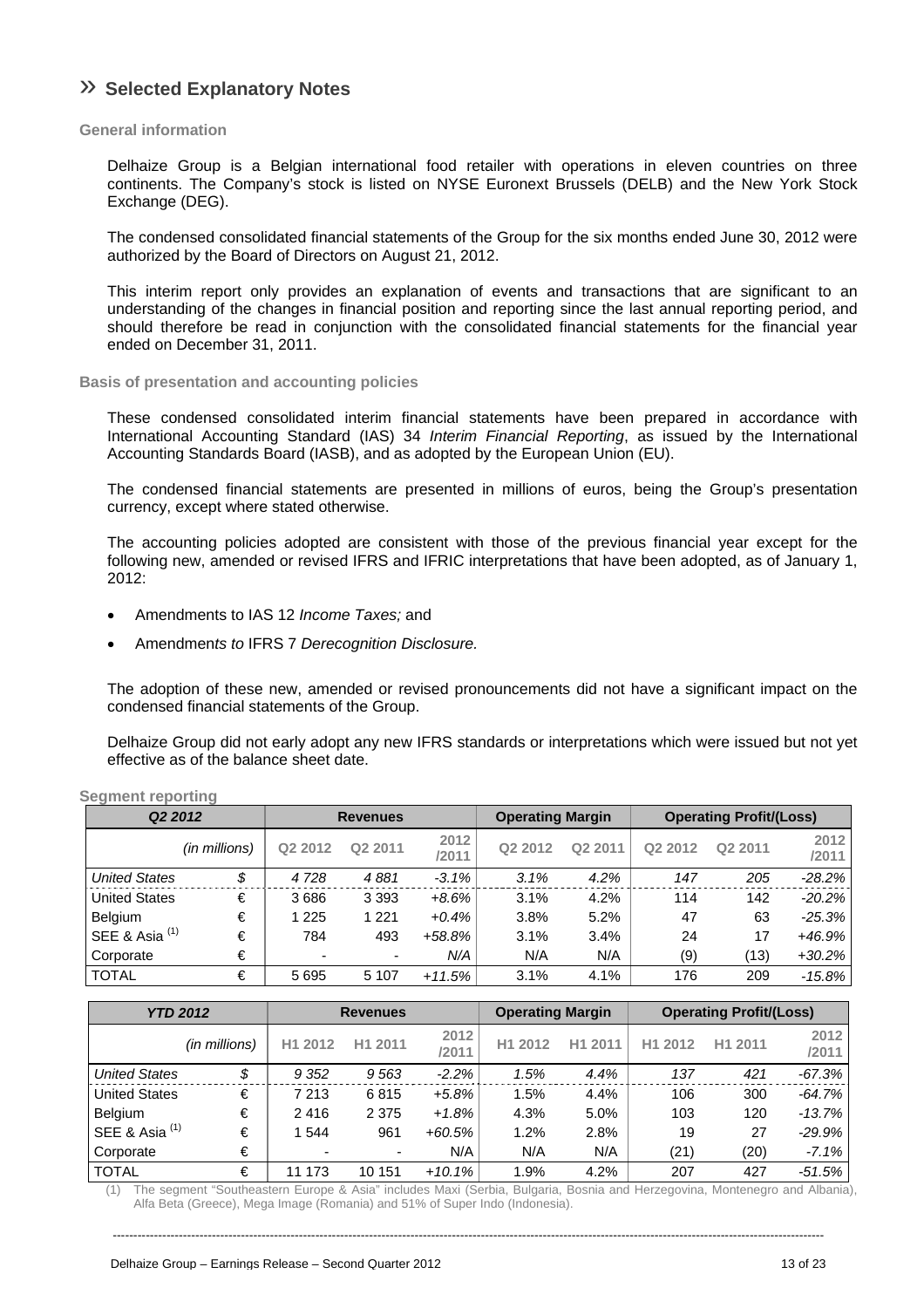**Business combinations and acquisition of non-controlling interests** 

### **Business combinations**

### *Delta Maxi acquisition of 2011*

During the first half of 2012, Delhaize Group finished the purchase price allocation of the Delta Maxi acquisition and revised the provisional amounts previously recognized to reflect additional information obtained on the acquisition date fair values for assets acquired and liabilities assumed. The Group completed its assessment and quantification of legal contingencies that were assumed as part of the acquisition and recognized corresponding provisions in accordance with IFRS 3. The contingent liabilities mainly related to pending legal disputes for a number of property ownership related cases. The agreement with the former owner of Delta Maxi contains specific indemnification clauses for all known significant contingencies and, consequently, the Group recognized indemnification assets for such contingencies, as it expects to be compensated for any potential losses by the former owner. As a result, the total purchase price of  $\epsilon$  615 million was revised to €582 million (of which €5 million cash received in the first half of 2012) and acquisition date goodwill increased from  $\epsilon$ 467 million to  $\epsilon$ 507 million.

The above noted adjustments have been, in accordance with the guidance provided in IFRS 3, recognized in the consolidated financial statements of Delhaize Group as if the accounting had been completed at the acquisition date, and comparative information has been revised correspondingly. The revision of acquisition date fair values did not have a significant impact on the profit and loss of the year ending December 31, 2011. However, due to the recognition of unfavorable lease contracts in the revised opening balance sheet, the store closing expenses recorded during the first quarter of 2012 were overstated by approximately  $\epsilon$  8 million. As such the first quarter 2012 results have been revised by approximately € 7 million, net of tax, and thus the Group share in net loss amounts to € 3 million instead of the € 10 million, reported in the Group's interim consolidated financial statements as of March 31, 2012.

The table below summarizes the gross consideration paid for Delta Maxi and the amounts of the assets acquired and liabilities assumed recognized at acquisition date, comparing the provisional fair values (as of December 31, 2011) and revised acquisition date fair values (June 30, 2012):

|                                                                                      | <b>August 1, 2011 Acquisition Date</b><br><b>Fair Values</b> |                                    |
|--------------------------------------------------------------------------------------|--------------------------------------------------------------|------------------------------------|
| (in millions of $\epsilon$ )                                                         | as disclosed in<br>2011 Annual Report<br>(provisional)       | as revised, as of<br>June 30, 2012 |
| Intangible assets                                                                    | 194                                                          | 218                                |
| Property, plant and equipment                                                        | 426                                                          | 394                                |
| Investment property                                                                  | 44                                                           | 34                                 |
| <b>Financial assets</b>                                                              | 24                                                           | 24                                 |
| Inventory                                                                            | 69                                                           | 68                                 |
| Receivables                                                                          | 59                                                           | 54                                 |
| Other assets                                                                         | 9                                                            | 9                                  |
| Cash and cash equivalents                                                            | 21                                                           | 21                                 |
| Assets classified as held for sale                                                   | 15                                                           | 16                                 |
|                                                                                      | 861                                                          | 838                                |
| Long-term debt, including current portion                                            | (211)                                                        | (211)                              |
| Obligations under finance lease                                                      | (8)                                                          | (8)                                |
| Short-term borrowings                                                                | (132)                                                        | (132)                              |
| Provisions                                                                           | (14)                                                         | (45)                               |
| Accounts payable                                                                     | (259)                                                        | (261)                              |
| Other liabilities                                                                    | (37)                                                         | (69)                               |
| Deferred tax liability                                                               | (24)                                                         | (22)                               |
| <b>Net assets</b>                                                                    | 176                                                          | 90                                 |
| Non controlling interest (measured at the proportionate shares<br>of the net assets) | (28)                                                         | (15)                               |
| Goodwill arising on acquisition                                                      | 467                                                          | 507                                |
| <b>Total acquisition cost</b>                                                        | 615                                                          | 582                                |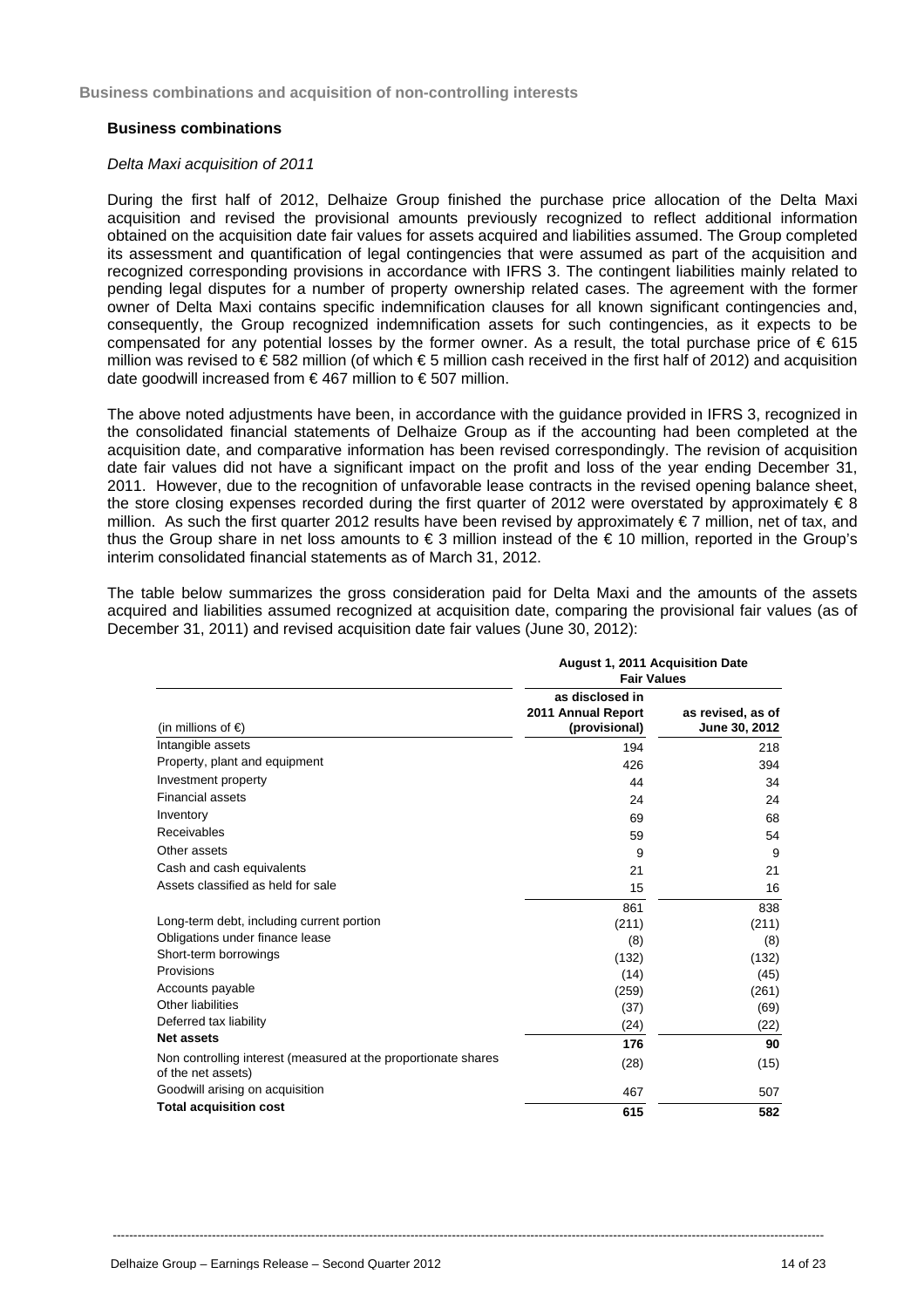Delhaize Group also completed the allocation of goodwill to the specific cash-generating units that are expected to benefit from the synergies of the combination, resulting in the following split between the various Maxi countries, which represent the lowest level at which management monitors goodwill:

|                              | <b>Acquisition date</b> | Carrying value |
|------------------------------|-------------------------|----------------|
| (in millions of $\epsilon$ ) | value                   | June 30, 2012  |
| Serbia                       | 448                     | 396            |
| Bosnia & Herzegovina         | 26                      | 26             |
| Bulgaria                     | 15                      | 15             |
| Montenegro                   | 10                      | 10             |
| Albania                      | 8                       | 8              |
| Total                        | 507                     | 455            |

### *Acquisitions in 2012*

During the first six months of 2012, the Group entered into some smaller business acquisition agreements for a total cash consideration of  $\epsilon$  2 million. These transactions resulted in an immaterial increase of the goodwill.

### **Acquisition of non-controlling interest in Maxi subsidiaries**

In June 2012, the minority shareholder of Ela d.o.o. Kotor irrevocably and unconditionally exercised its put option, selling to Delhaize Group its share of 49% in the subsidiary. Both parties agreed to close the transaction and determine the final exercise price by August 31, 2012. In accordance with IAS 32, the Group had recognized, as part of the purchase price allocation, a liability of approximately € 13 million in connection with the put option, representing its best estimate of the expected cash outflow. Delhaize Group further recognized an indemnification asset of approximately € 6 million, which it expects to recover from the former owner of Delta Maxi. With the exercise of the put option by the minority shareholder and in line with IAS 32, Delhaize Group accounted for the transaction as a forward purchase agreement at June 30, 2012 and reclassified the remaining non-controlling interest into retained earnings. Subsequent changes in the liability and indemnification asset will be recognized in profit or loss.

Further, during the first half of 2012, Delhaize Group acquired smaller amounts of non-controlling interests held by third parties in its subsidiaries. The cash consideration transferred for the acquired non-controlling interests amounted to  $\epsilon$  2 million.

### **Business divestitures**

During the first quarter of 2012, the Group sold one of its smaller Belgian transportation subsidiaries for an amount of € 3 million and recognized an immaterial gain in net income.

## » **Balance Sheet and Cash Flow Statement**

### **Property, plant and equipment**

During the first half of 2012, Delhaize Group incurred capital expenditures of € 359 million, consisting of € 312 million in property, plant and equipment, € 41 million in intangible assets and € 6 million in investment property. In the second quarter of 2012, the Group incurred capital expenditures of € 213 million, consisting of € 183 million in property, plant and equipment, € 24 million in intangible assets and € 6 million in investment property.

During the second quarter of 2012, Delhaize Group was awarded a government grant of € 10 million, primarily in connection with the construction of a warehouse in Greece. The amount has been recognized as deferred income, in accordance with the Group's accounting policy on government grants, and will be released into profit or loss over the useful life of the respective assets.

In addition, the Group added property under finance leases in the first half of 2012 for a total amount of  $\epsilon$  10 million ( $\\epsilon$  2 million for the second quarter). The carrying amount of tangible and intangible assets that were sold or disposed for the same period was  $\epsilon$  13 million ( $\epsilon$ 9 million for the second quarter).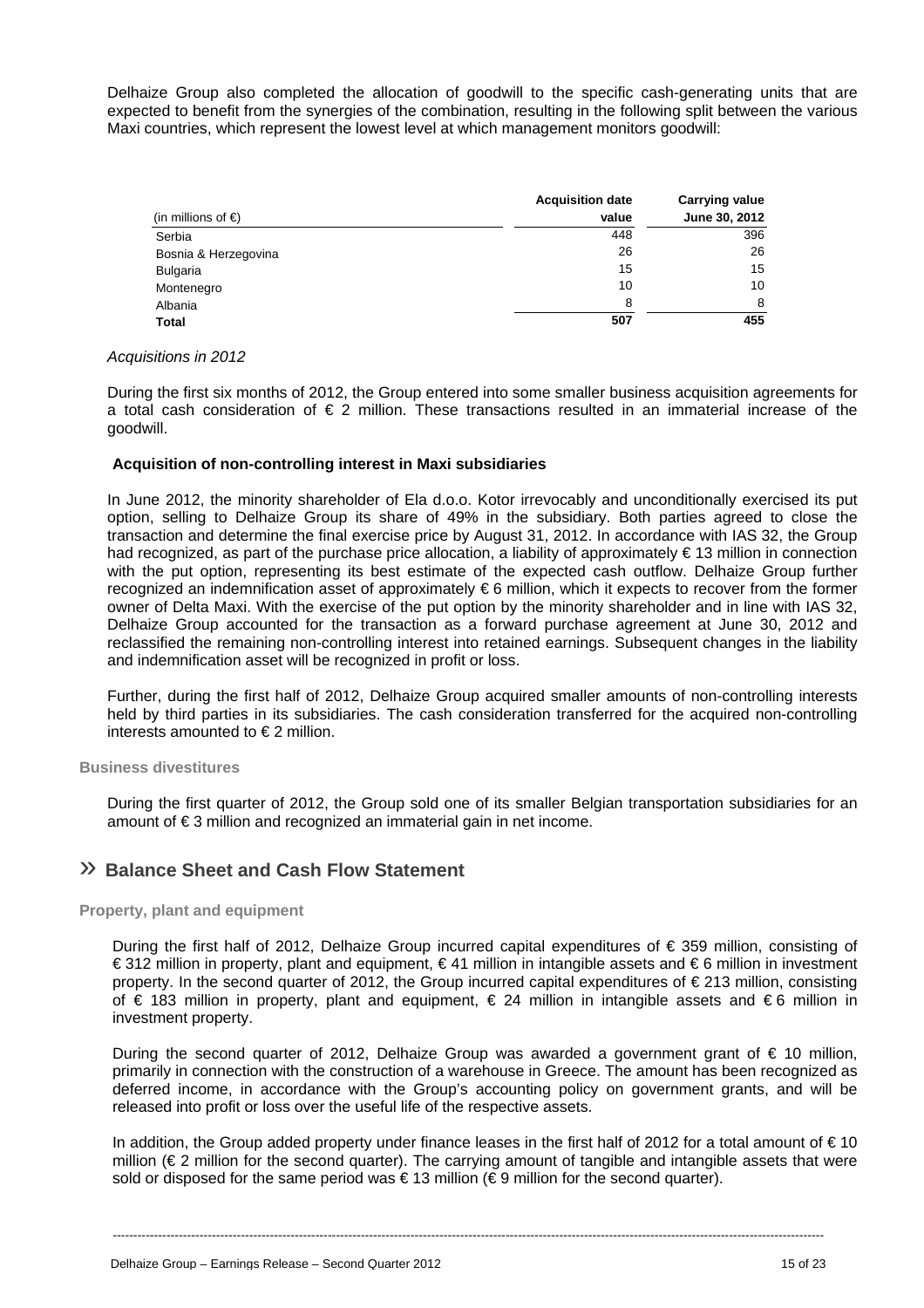### **Equity**

In the first half of 2012, Delhaize Group did not issue or purchase any shares, but used 111 552 treasury shares mostly following the vesting of restricted stock units (108 530 during the second quarter of 2012). The Group owned 1 072 396 treasury shares at the end of June 2012.

### **Dividends**

At Delhaize Group's shareholders' meeting on May 24, 2012, Delhaize Group's shareholders approved the distribution of a € 1.76 gross dividend per share for financial year 2011. After deduction of a 25% withholding tax, this resulted in a net dividend of € 1.32 per share. The 2011 dividend became payable to owners of Delhaize Group's ordinary shares beginning June 1, 2012 and to owners of Delhaize Group ADRs (American Depository Receipts) on June 6, 2012.

### **Financial liabilities and derivatives**

On April 10, 2012, Delhaize Group completed a tender offer for cash prior to maturity of up to € 300 million aggregate principal amount of its outstanding € 500 million 5.625% notes due 2014 and purchased an aggregate nominal amount of € 191 million of the notes at a price of 108.079%. Following completion of the offer, an aggregate nominal amount of  $\epsilon$  309 million of the notes remains outstanding. The immaterial difference between the carrying amount of the financial liability and the consideration transferred was recognized in profit or loss of the period.

On the same day, Delhaize Group closed the issuance of \$ 300 million senior notes with an annual interest rate of 4.125% due 2019. The senior notes were issued at a discount of 0.193% on the principal amount and the net proceeds were used in part to fund the repurchase of the above mentioned notes and for general corporate purposes.

The new \$ 300 million notes contain a change of control provision allowing their holders to require Delhaize Group to repurchase the notes in cash for an amount equal to 101% of the aggregated principal amount of the notes plus accrued and unpaid interest thereon, if any, upon the occurrence of both (a) a change in control and (b) a downgrade of our credit rating by the agencies Moody's and S&P.

This offering of the new notes was made to qualified investors pursuant to an effective registration statement filed by Delhaize Group with the U.S. Securities and Exchange Commission (SEC). The new notes of \$ 300 million are not listed on any stock exchange.

Simultaneously, Delhaize Group entered into matching interest rate swaps to hedge the Group's exposure to changes in the fair value of the notes due to variability in market interest rates. The Group designated and documented this transaction as a fair value hedge. In addition, Delhaize Group entered into crosscurrency swaps, exchanging the principal amount (\$ 300 million for  $\epsilon$  225 million) and interest payments (both variable), to cover the foreign currency exposure of the notes. No hedge accounting was applied on this transaction as it represents an economic hedge.

Further, during the second quarter of 2012 the \$ 113 million floating term loan issued by the Group matured and was repaid.

#### **Employee benefits**

In May 2012, Delhaize Group granted 128 551 restricted stock unit awards and 291 727 warrants to senior management of its U.S. operating companies under the "Delhaize Group 2002 Stock Incentive Plan." The fair value for the restricted stock unit awards was \$ 38.86 based on the share price at the grant date. The restricted stock unit awards will vest over a five-year period starting at the end of the second year after the award. The warrants were granted at an exercise price of \$ 38.86, will vest ratably over a three-year period and expire ten years from the grant date. The fair value per warrant is \$6.10 and was estimated at the date of grant using the Black-Scholes-Merton model with the following assumptions:

| Expected dividend yield | 3.50%  |
|-------------------------|--------|
| Expected volatility     | 27.86% |
| Risk-free interest rate | 0.64%  |
| Expected term in years  | 4.2    |

---------------------------------------------------------------------------------------------------------------------------------------------------------------------------- During the acceptance period which ended in July 2012, Delhaize Group issued 362 047 stock options to senior management of its non-U.S. operating companies, at an exercise price of € 30.99. The options will vest over a three and a half year period and will expire seven years from the grant date. The fair value per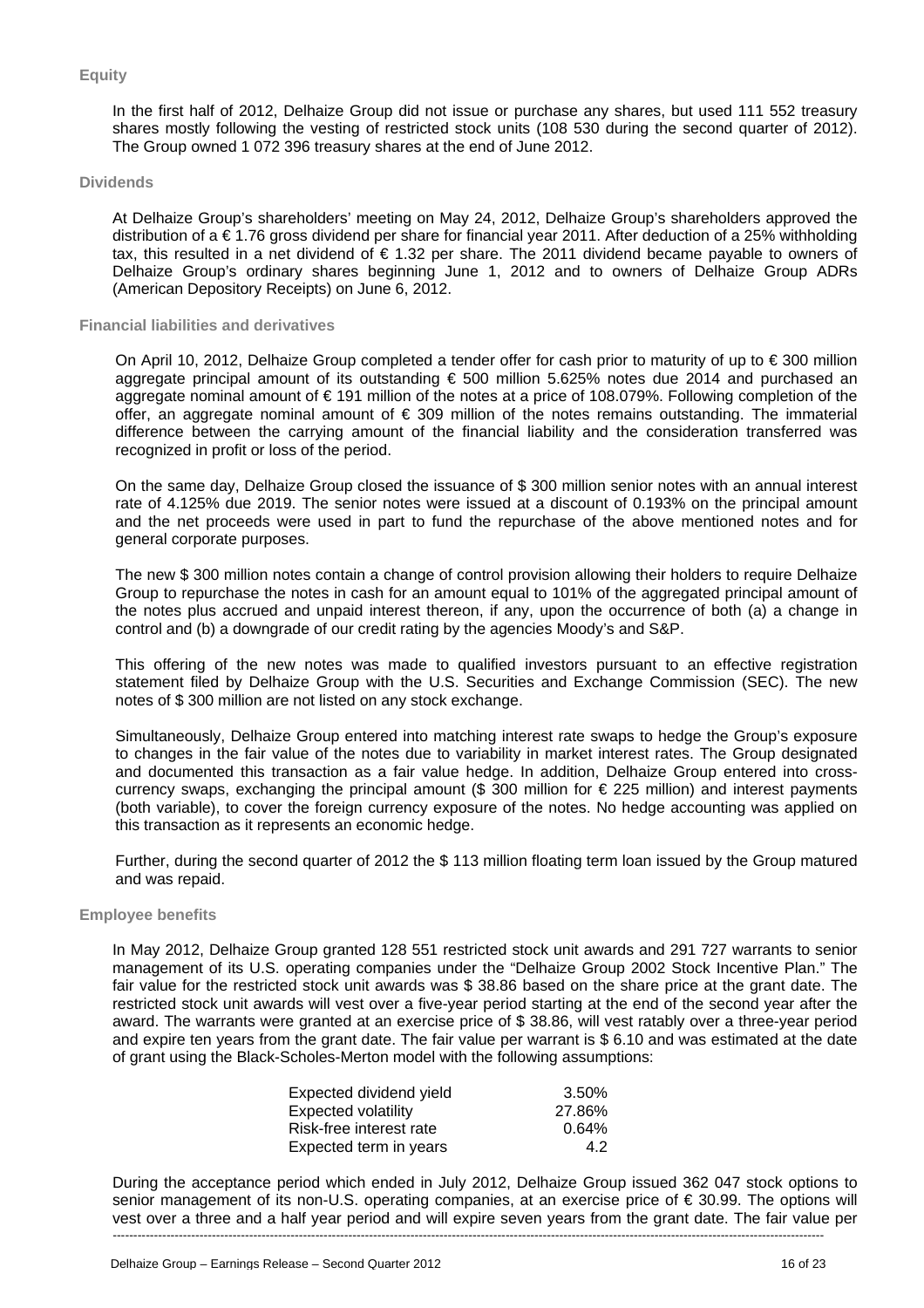option is calculated based on the weighted average share price over the acceptance period and amounts to € 3.86. The Black-Scholes-Merton model has been used to calculate the option fair value using the following assumptions:

| Expected dividend yield | 3.30%  |
|-------------------------|--------|
| Expected volatility     | 26.03% |
| Risk-free interest rate | 0.65%  |
| Expected term in years  | 5.8    |

## » **Income Statement**

### **Income taxes**

During the first half of 2012, the effective tax rate decreased from 27.8% to 16.5% due to the deductibility of the store portfolio optimization charges in the U.S., our highest tax jurisdiction.

**Other operating income** 

| Q2 2012 Q2 2011 |     | (in millions of $\epsilon$ ) YTD 2012 YTD 2011 |    |    |
|-----------------|-----|------------------------------------------------|----|----|
| 13              |     | Rental income                                  | 26 | 21 |
| 6               |     | Income from waste recycling activities         | 11 | 13 |
| 1               |     | Services rendered to wholesale customers       | 3  |    |
| 4               |     | Gain on sale of property, plant and equipment  | 6  |    |
| 11              |     | Other                                          | 16 |    |
| 35              | 25. | Total                                          | 62 |    |

### **Other operating expenses**

|      | Q2 2012 Q2 2011 | (in millions of $\epsilon$ ) YTD 2012   YTD 2011 |       |     |
|------|-----------------|--------------------------------------------------|-------|-----|
| 9    |                 | Store closing and restructuring expenses         | (133) |     |
| (3)  |                 | Impairment                                       |       | (3) |
| (6)  |                 | Loss on sale of property, plant and equipment    | (7)   | (3) |
| (10) | 4)              | Other                                            | (10)  | (4) |
| (10) |                 | 'otal                                            | (150) |     |

### **Store closing expenses due to portfolio optimization**

On January 12, 2012, Delhaize Group announced, following a thorough review of its store portfolio, the decision to close 146 stores and one distribution center across its network: 126 stores in the U.S. (113 Food Lion, 7 Bloom and 6 Bottom Dollar Food stores) and 20 underperforming Maxi stores (in Serbia, Bulgaria and Bosnia and Herzegovina). The portfolio optimization impacted approximately 5 000 associates and resulted in store closing expenses of € 150 million in the first quarter of 2012 (approximately \$ 161 million for the U.S. and € 27 million for Southeastern Europe) which primarily related to onerous lease contracts, severance obligations and other store closing related expenses.

As indicated in the note on Business Combinations, the Group revised the first quarter charge for Southeastern Europe by approximately € 8 million to reflect changes due to the purchase price allocation of the Delta Maxi acquisition.

During the second quarter of 2012, Delhaize Group terminated early or subleased several of its closed stores and updated its total store closing provision correspondingly resulting in a reversal of approximately \$ 12 million (€ 9 million).

In total, the Group recognized € 133 million of store closing expenses during the first half of 2012.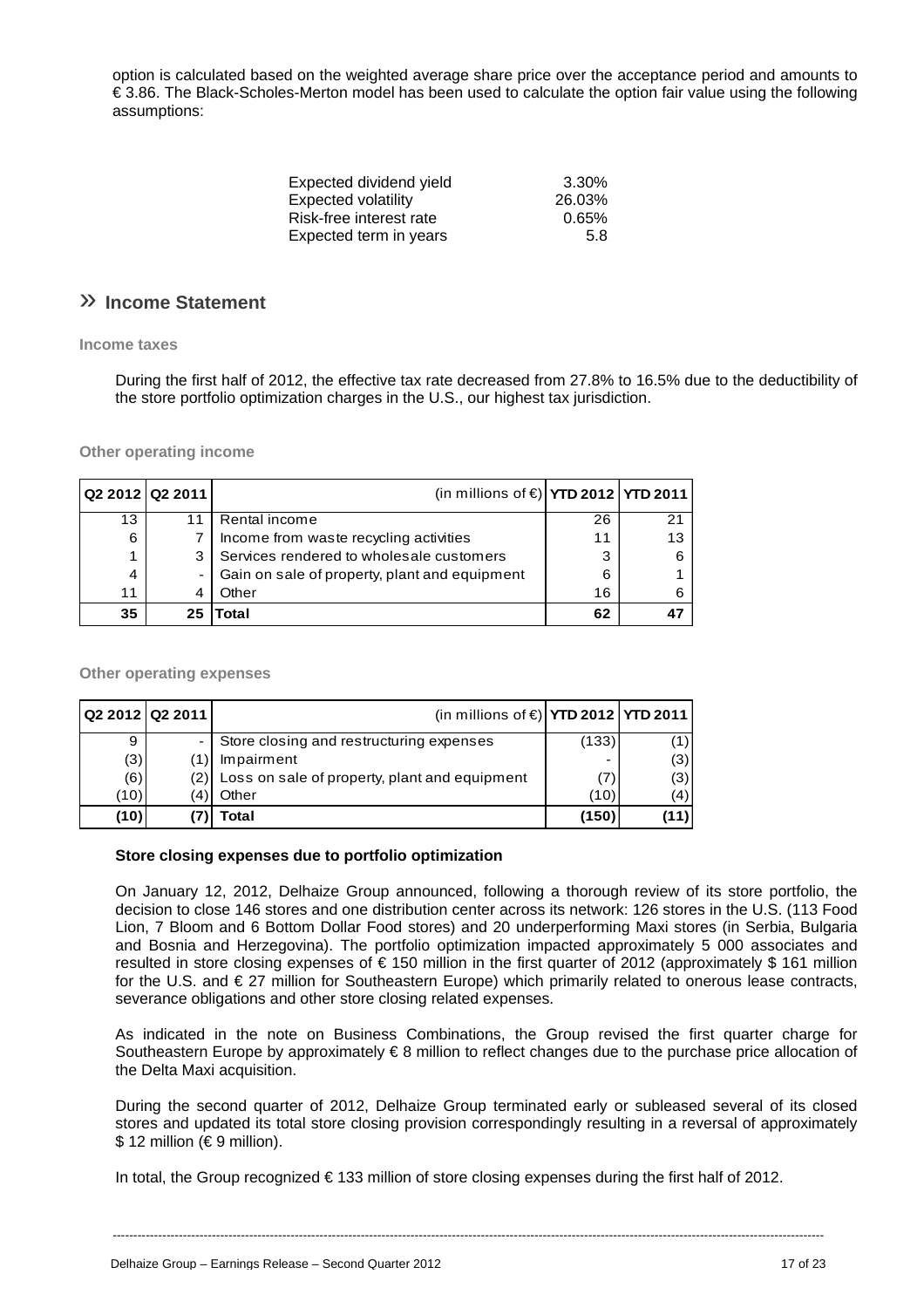In addition, Delhaize Group reached an agreement with a U.S. landlord on a number of closed leased stores and settled all claims, including some pending legal disputes, towards that party in exchange for a \$ 31 million (€ 24 million) cash payment. The Group obtained, as part of the agreement, land for a value of \$ 9 million (€ 7 million). The agreement resulted in an additional charge to profit or loss of approximately \$ 4 million (€ 3 million) included in the caption "Other."

### **Impairment**

During the second quarter of 2012, Delhaize Group recognized impairment charges of  $\epsilon$  3 million. As the Group reversed impairment on properties for an amount of  $\epsilon$  3 million during the first quarter of 2012, the total net impairment recognized during the first half of 2012 is zero.

### **Other**

At the end of June 2012, severe straight-line windstorms ("Derechos") impacted parts of the Group's U.S. operations and resulted in product losses and other storm related expenses for an amount of \$7 million ( $\epsilon$ 5 million) recognized in "Other operating expenses." As mentioned above, the caption "Other" also contains a settlement expense of €3 million.

### **Related Party Transactions**

In May 2012, an aggregate number of 227 737 stock options and warrants and 22 349 restricted stock units were granted to members of the Executive Management.

## » **Contingencies**

Contingencies are materially unchanged from those described in Note 34 on page 143 of the 2011 Annual Report.

----------------------------------------------------------------------------------------------------------------------------------------------------------------------------

### » **Subsequent events**

There are no material events after balance sheet date.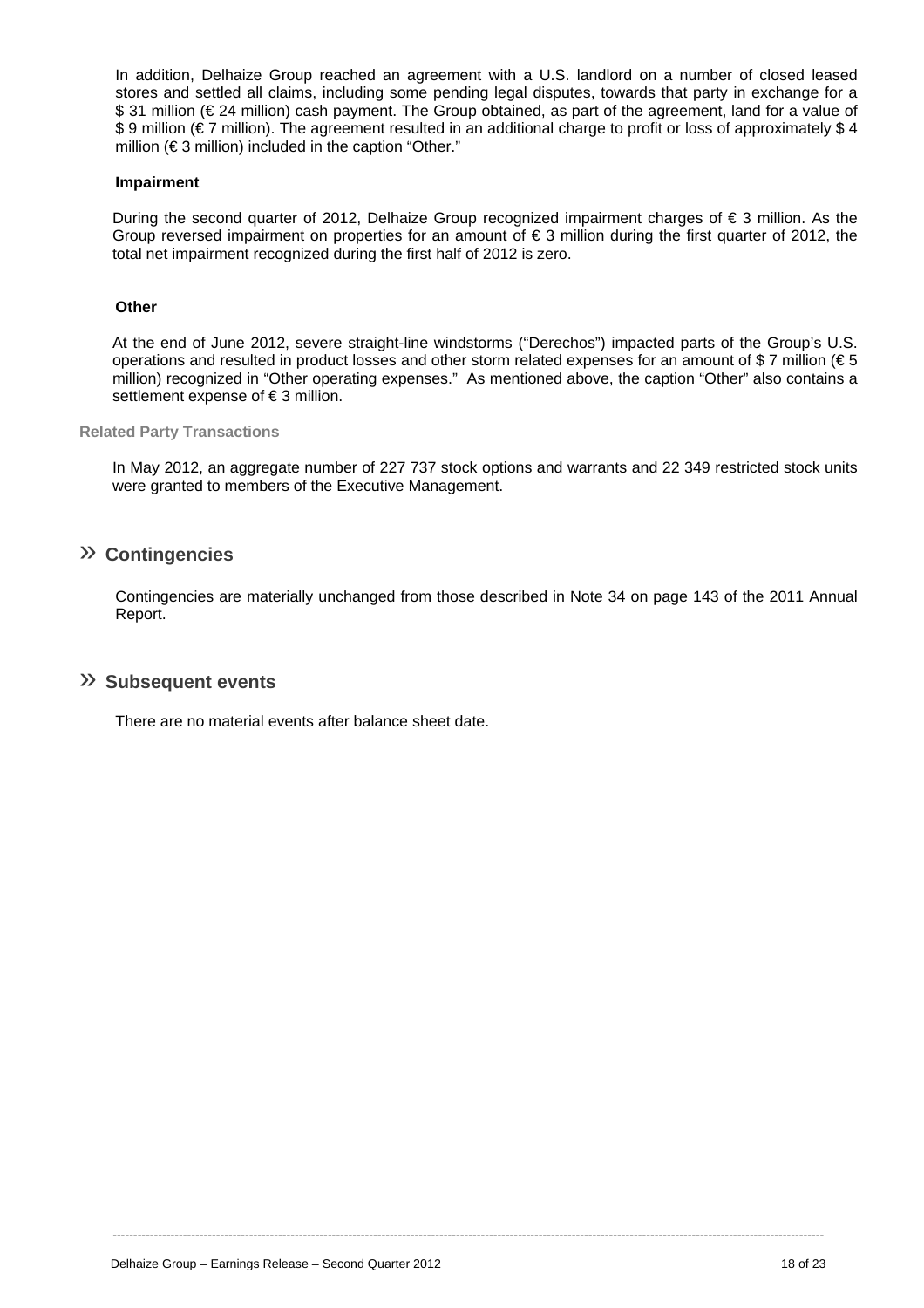## **OTHER FINANCIAL AND OPERATING INFORMATION (UNAUDITED)**

## **» Use of non-GAAP (Generally Accepted Accounting Principles) Financial Measures**

Delhaize Group uses certain non-GAAP measures in its financial communication. Delhaize Group does not consider these measures as alternative measures to net profit or other financial measures determined in accordance with IFRS. These measures as reported by Delhaize Group may differ from similarly titled measures used by other companies. We believe that these measures are important indicators of our business and are widely used by investors, analysts and other interested parties. In the press release, the non-GAAP measures are reconciled to financial measures prepared in accordance with IFRS.

## **» Number of Stores**

|                      | <b>End of 2011</b> | End of Q1 2012 | Change Q2 2012 | End of Q2 2012 | <b>End of 2012</b><br><b>Planned</b> |
|----------------------|--------------------|----------------|----------------|----------------|--------------------------------------|
| <b>United States</b> | 1 650              | 1 541          | $+7$           | 1 548          |                                      |
| Belgium              | 821                | 822            | +8             | 830            |                                      |
| Greece               | 251                | 253            | +6             | 259            |                                      |
| Romania              | 105                | 122            | $+20$          | 142            |                                      |
| Serbia<br>366        |                    | 362            | $+0$           | 362            |                                      |
| <b>Bulgaria</b>      | 42                 | 38             | $+1$           | 39             |                                      |
| Bosnia<br>and        | 44                 | 40             | $+1$           | 41             |                                      |
| Herzegovina          |                    |                |                |                |                                      |
| Albania              | 18                 | 18             | $+5$           | 23             |                                      |
| Montenegro           | 22                 | 22             | $+3$           | 25             |                                      |
| Indonesia            | 89                 | 91             | $+5$           | 96             |                                      |
| <b>Total</b>         | 3 4 0 8            | 3 3 0 9        | $+56$          | 3 3 6 5        | 3 4 28 - 3 4 5 8                     |

## **» Organic Revenue Growth Reconciliation**

|         |         | Q2 2012 Q2 2011   % Change | (in millions of $\epsilon$ ) YTD 2012 YTD 2011   % Change |        |        |       |
|---------|---------|----------------------------|-----------------------------------------------------------|--------|--------|-------|
| 5695    | 5 1 0 7 |                            | 11.5% Revenues                                            | 11 173 | 10 151 | 10.1% |
| (375)   |         |                            | Effect of exchange rates                                  | (510)  |        |       |
| 5 3 2 0 | 5 1 0 7 |                            | 4.2% Revenues at identical exchange rates                 | 10 663 | 10 151 | 5.0%  |
| (267)   |         |                            | Acquisitions                                              | (520)  |        |       |
|         | (117)   |                            | Effect of the US store portfolio optimization $(1)$       | (50)   | (235)  |       |
|         |         |                            | <b>Divestitures</b>                                       |        |        |       |
| 5 0 5 5 | 4990    |                            | 1.3% Organic revenue growth                               | 10 093 | 9916   | 1.8%  |

 $(1)$  The organic revenue growth excludes the revenues generated by the 126 U.S. stores which were closed in Q1 2012 as part of the portfolio optimization.

## **» Underlying operating profit**

Delhaize Group believes "underlying operating profit" is a measure that, better than "operating profit," represents the underlying operating performance of the period for the Group as it adjusts for a number of elements that management considers as non-representative for underlying operating performance.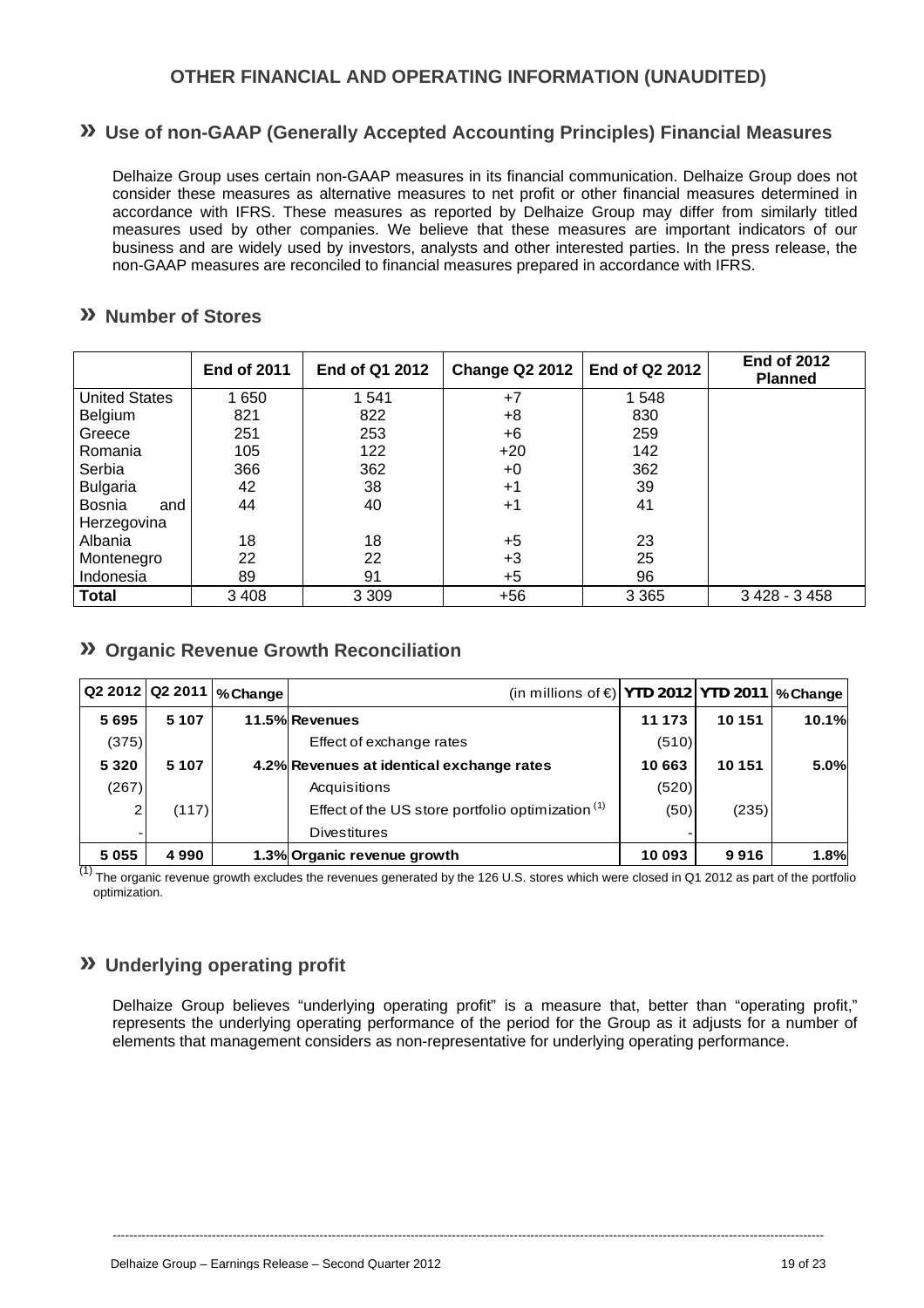|                                             | Q <sub>2</sub> 2012 |                                |    |                                      |     |                 |  |  |
|---------------------------------------------|---------------------|--------------------------------|----|--------------------------------------|-----|-----------------|--|--|
| (in millions)                               | <b>States</b>       | United United<br><b>States</b> |    | Belgium SEE & Asia Corporate   TOTAL |     |                 |  |  |
|                                             | \$                  | €                              | €  | €                                    | €   | €               |  |  |
| Operating Profit (as reported)              | 147                 | 114                            | 47 | 24                                   | (9) | 176             |  |  |
| Add/(substract):                            |                     |                                |    |                                      |     |                 |  |  |
| Fixed assets impairment charges (reversals) |                     | З                              |    |                                      |     | 3               |  |  |
| Restructuring charges (reversals)           |                     |                                |    |                                      |     |                 |  |  |
| Store closing expenses (reversals)          | (13)                | (9)                            |    |                                      |     | (9)             |  |  |
| (Gains)/losses on disposal of fixed assets  |                     | 3                              |    | (1)                                  |     |                 |  |  |
| Other                                       | 15I                 | 12                             |    |                                      |     | 12 <sub>1</sub> |  |  |
| <b>Underlying Operating Profit</b>          | 157                 | 123                            | 47 | 23                                   | (9) | 184             |  |  |

|                                             | <b>YTD 2012</b>         |                         |     |                                      |      |     |  |  |
|---------------------------------------------|-------------------------|-------------------------|-----|--------------------------------------|------|-----|--|--|
| (in millions)                               | United<br><b>States</b> | United<br><b>States</b> |     | Belgium SEE & Asia Corporate   TOTAL |      |     |  |  |
|                                             | \$                      | €                       | €   | €                                    | €    | €   |  |  |
| Operating Profit (as reported)              | 137                     | 106                     | 103 | 19                                   | (21, | 207 |  |  |
| Add/(substract):                            |                         |                         |     |                                      |      |     |  |  |
| Fixed assets impairment charges (reversals) |                         |                         |     |                                      |      |     |  |  |
| Restructuring charges (reversals)           |                         |                         |     |                                      |      |     |  |  |
| Store closing expenses (reversals)          | 148                     | 114                     |     | 19                                   |      | 133 |  |  |
| (Gains)/losses on disposal of fixed assets  |                         | 3                       | (1) | (1)                                  |      |     |  |  |
| Other                                       | 41                      | 32                      |     |                                      |      | 32  |  |  |
| <b>Underlying Operating Profit</b>          | 330                     | 255                     | 102 | 37                                   | (21) | 373 |  |  |

The second quarter of 2012 was primarily impacted by the reversal of store closing expenses ( $\epsilon$  9 million positive), a settlement charge of € 3 million and storm damage expenses of € 6 million, of which € 5 million related to the Derechos storms end June in the U.S. The latter two expenses are reflected in "Other".

The first half of 2012 was significantly impacted by the store portfolio optimization: € 133 million store closing expenses and € 23 million of related expenses, included in the caption "Other" and mainly consisting of sales price mark-downs and accelerated depreciation. In addition, the caption "Other" contains a settlement charge of €3 million and storm damage expenses of €6 million.

All these items have been further explained in the note above "Other operating expenses."

## **» EBITDA Reconciliation**

| Q <sub>2</sub> 2012 | Q <sub>2</sub> 2011 | (in millions of $\bigoplus$ YTD 2012   YTD 2011 |     |     |
|---------------------|---------------------|-------------------------------------------------|-----|-----|
| 176                 |                     | 209 Profit from operations                      | 207 |     |
| 161                 |                     | 140   Depreciation and amortization             | 322 | 281 |
| 3                   |                     | Impairment                                      |     | 2   |
| 340                 | 350                 | <b>IEBITDA</b>                                  | 529 |     |

## **» Free Cash Flow Reconciliation**

| Q2 2012 | Q <sub>2</sub> 2011 | (in millions of $\epsilon$ ) YTD 2012   YTD 2011 |       |       |
|---------|---------------------|--------------------------------------------------|-------|-------|
| 239     | 211                 | Net cash provided by operating activities        | 447   | 582   |
| (201)   | (140)               | Net cash used in investing activities            | (324) | (291) |
| 3       | (11)                | Net investment in debt securities                |       | 21    |
| 41      | 60                  | Free cash flow                                   | 126   | 312   |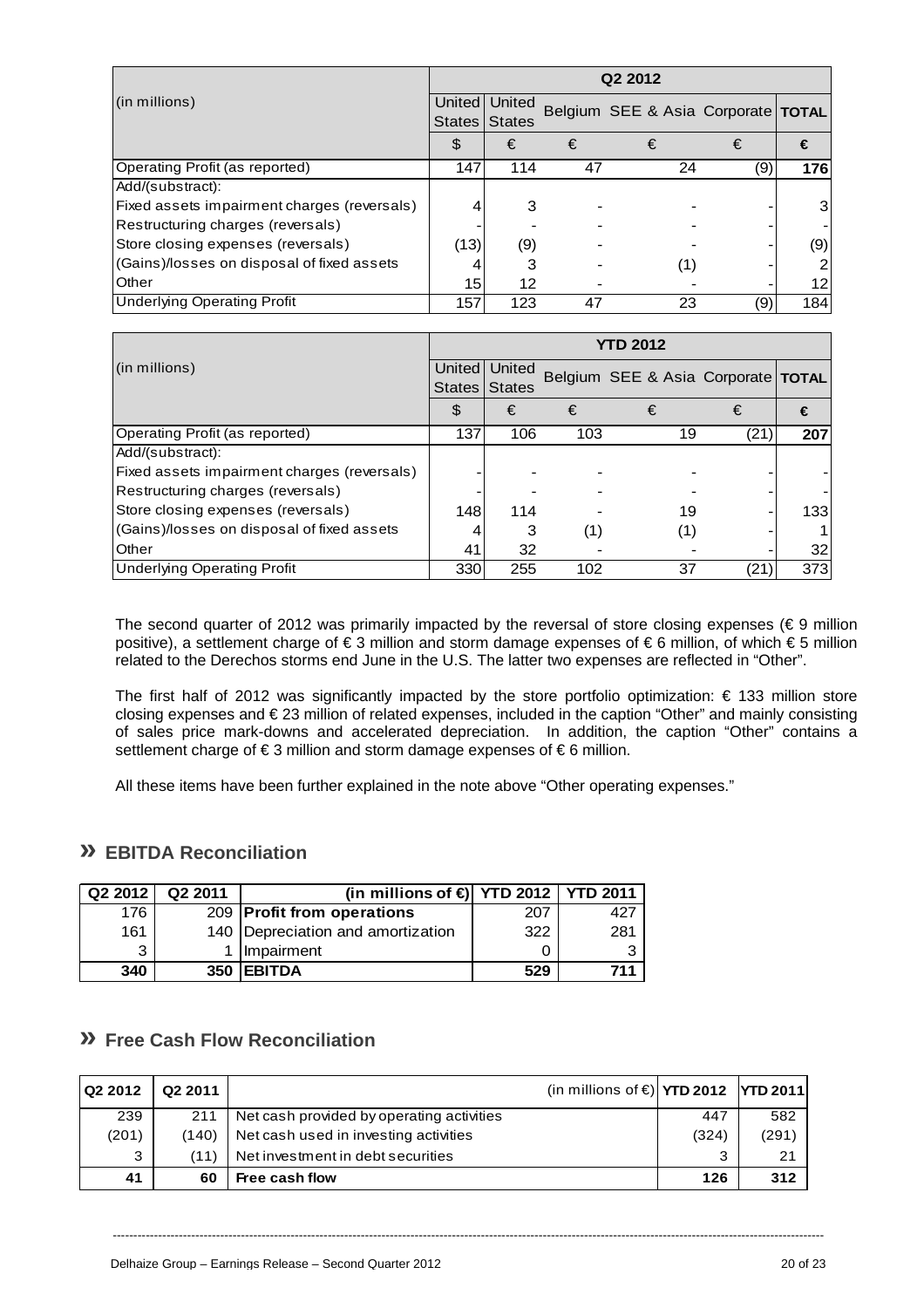## **» Net Debt Reconciliation**

| (in millions of €, except net debt to equity ratio) June 30, 2012 December 31, 2011 June 30, 2011 |       |         |       |
|---------------------------------------------------------------------------------------------------|-------|---------|-------|
| Non-current financial liabilities                                                                 | 2988  | 3 0 1 4 | 2408  |
| Current financial liabilities                                                                     | 258   | 209     | 158   |
| Derivative liabilities                                                                            | 28    | 20      | 22    |
| Derivative assets                                                                                 | (67)  | (58)    | (73)  |
| Investment in securities - non-current                                                            | (13)  | (13)    | (140) |
| Investment in securities - current                                                                | (97)  | (93)    | (35)  |
| Cash and cash equivalents                                                                         | (329) | (432)   | (783) |
| Net debt                                                                                          | 2768  | 2647    | 1557  |
| Net debt to equity ratio                                                                          | 51.8% | 48.8%   | 32.1% |

## **» Identical Exchange Rates Reconciliation**

| (in millions of $\epsilon$ , except per share amounts) | Q <sub>2</sub> 2012 |                                    | Q <sub>2</sub> 2011   | 2012/2011       |                    |                       |
|--------------------------------------------------------|---------------------|------------------------------------|-----------------------|-----------------|--------------------|-----------------------|
|                                                        | At Actual<br>Rates  | Impact of<br><b>Exchange Rates</b> | At Identical<br>Rates | At Actual Rates | At Actual<br>Rates | At Identical<br>Rates |
| Revenues                                               | 5695                | (375)                              | 5 3 2 0               | 5 1 0 7         | 11.5%              | 4.2%                  |
| Operating profit                                       | 176                 | (7)                                | 169                   | 209             | $(15.8\%)$         | $(19.2\%)$            |
| Net profit from continuing operations                  | 86                  | (4)                                | 82                    | 117             | (26.7%)            | $(29.4\%)$            |
| <b>Basic EPS from continuing operations</b>            | 0.86                | (0.03)                             | 0.83                  | 1.17            | (26.3%)            | $(29.0\%)$            |
| Net profit - Group share                               | 87                  | (4)                                | 83                    | 117             | $(26.1\%)$         | $(28.8\%)$            |
| Basic EPS from Group share in net profit               | 0.86                | (0.03)                             | 0.83                  | 1.16            | (26.2%)            | $(28.9\%)$            |
| <b>Free cash flow</b>                                  | 41                  | (7)                                | 34                    | 60              | (32.5%)            | $(44.6\%)$            |

| (in millions of $\epsilon$ except per share amounts) | <b>YTD 2012</b>    |                                    | <b>YTD 2011</b>       |                   | 2012/2011          |                       |
|------------------------------------------------------|--------------------|------------------------------------|-----------------------|-------------------|--------------------|-----------------------|
|                                                      | At Actual<br>Rates | Impact of<br><b>Exchange Rates</b> | At Identical<br>Rates | At Actual Rates   | At Actual<br>Rates | At Identical<br>Rates |
| Revenues                                             | 11 173             | (510)                              | 10 663                | 10 151            | 10.1%              | 5.0%                  |
| Operating profit                                     | 207                | (6)                                | 201                   | 427               | (51.5%)            | $(53.0\%)$            |
| Net profit from continuing operations                | 83                 | (2)                                | 81                    | 243               | $(65.9\%)$         | (66.7%)               |
| <b>Basic EPS from continuing operations</b>          | 0.83               | (0.02)                             | 0.81                  | 2.42              | (65.6%)            | (66.3%)               |
| Net profit - Group share                             | 84                 | (2)                                | 82                    | 243               | (65.3%)            | $(66.1\%)$            |
| Basic EPS from Group share in net profit             | 0.84               | (0.02)                             | 0.82                  | 2.41              | (65.4%             | $(66.1\%)$            |
| <b>IFree cash flow</b>                               | 126                | (12)                               | 114                   | 312               | (59.7%)            | (63.6%)               |
| (in millions of $\epsilon$ )                         |                    | June 30, 2012                      |                       | December 31, 2011 |                    | Change                |
| Net debt                                             | 2768               | (16)                               | 2752                  | 2647              | 4.6%               | 4.0%                  |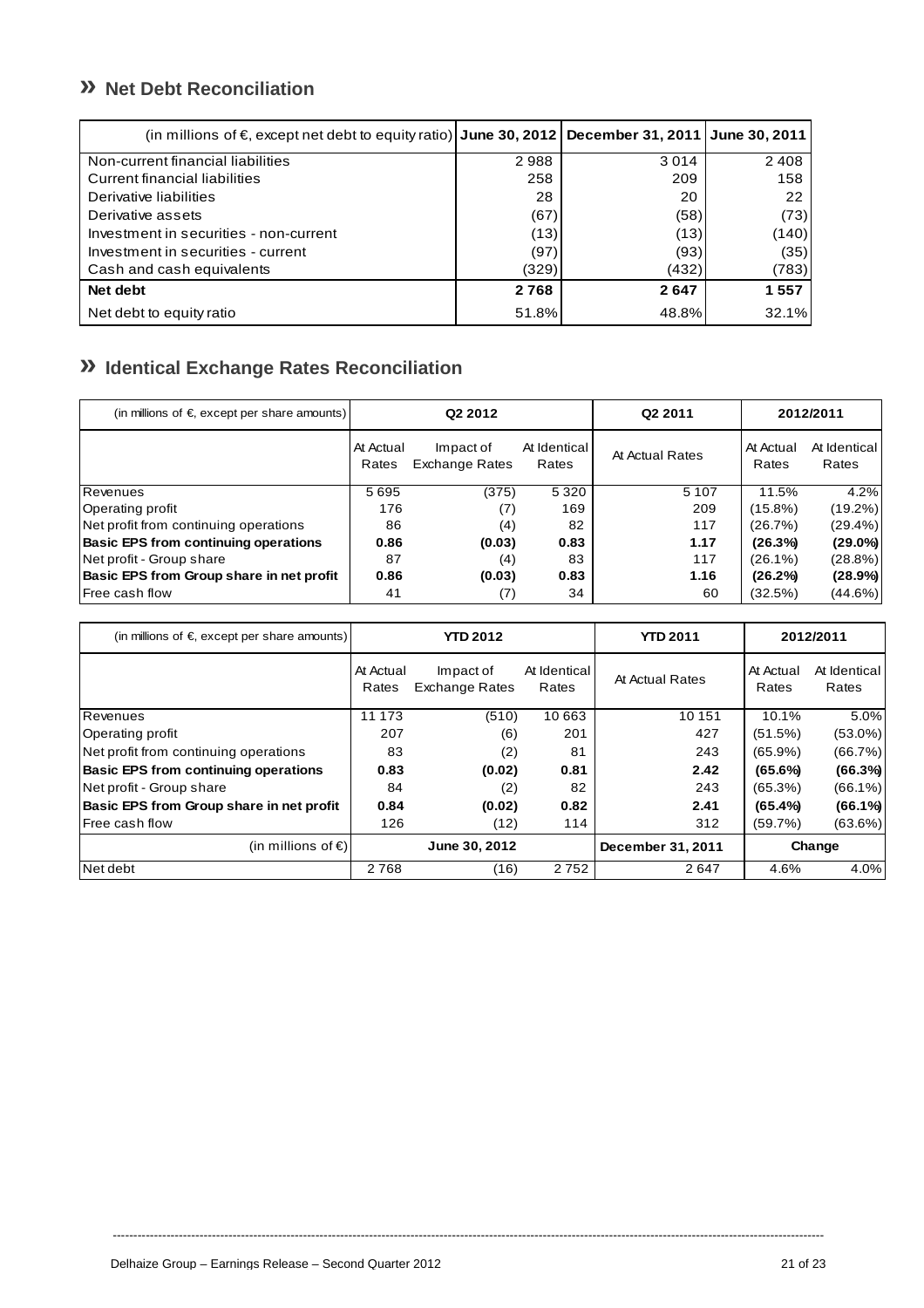## **CERTIFICATION OF RESPONSIBLE PERSONS**

The undersigned Pierre-Olivier Beckers, President and Chief Executive Officer of Delhaize Group, and Pierre Bouchut, Chief Financial Officer of Delhaize Group, confirm that to the best of their knowledge:

a) these interim condensed consolidated financial statements for the six-month period ending June 30, 2012 are prepared in accordance with IFRS (International Financial Reporting Standards) and give, in all material respects, a true and fair view of the consolidated financial position and consolidated results of Delhaize Group and of its subsidiaries included in the consolidation;

b) the interim financial report gives, in all material respects, a true and fair view of all important events and significant transactions with related parties that have occurred in the first six months of the fiscal year 2012 and their effects on the summary financial statements, as well as an overview of the most significant risks and uncertainties with which we are confronted.

Brussels, August 21, 2012

Pierre-Olivier Beckers **Pierre Bouchut** Pierre Bouchut

President and CEO **Executive Vice President and CFO** 

## **REPORT OF THE STATUTORY AUDITOR**

We have performed a limited review of the accompanying consolidated condensed balance sheet, condensed income statement, condensed statement of comprehensive income, condensed cash flow statement, condensed statement of changes in equity and selected notes (jointly the "interim financial information") of Delhaize Brothers and Co "The Lion" (Delhaize Group) SA ("the company") and its subsidiaries (jointly "the group") for the six-month period ended 30 June 2012. The board of directors of the company is responsible for the preparation and fair presentation of this interim financial information. Our responsibility is to express a conclusion on this interim financial information based on our review.

The interim financial information has been prepared in accordance with international financial reporting standard IAS 34 – Interim Financial Reporting as adopted by the European Union.

Our limited review of the interim financial information was conducted in accordance with international standard ISRE 2410 – Review of interim financial information performed by the independent auditor of the entity. A limited review consists of making inquiries of group management and applying analytical and other review procedures to the interim financial information and underlying financial data. A limited review is substantially less in scope than an audit performed in accordance with the International Standards on Auditing (ISA). Accordingly, we do not express an audit opinion on the interim financial information.

Based on our limited review, nothing has come to our attention that causes us to believe that the interim financial information for the six-month period ended 30 June 2012 is not prepared, in all material respects, in accordance with IAS 34 – Interim Financial Reporting as adopted by the European Union.

### **RISKS**

In accordance with the Belgian Royal Decree of November 14, 2007, Delhaize Group states that the fundamental risks confronting the Company are unchanged from those described on the pages 54 through 59 of the 2011 Annual Report. On a regular basis, the Board of Directors and Company management evaluate the business risks that confront Delhaize Group.